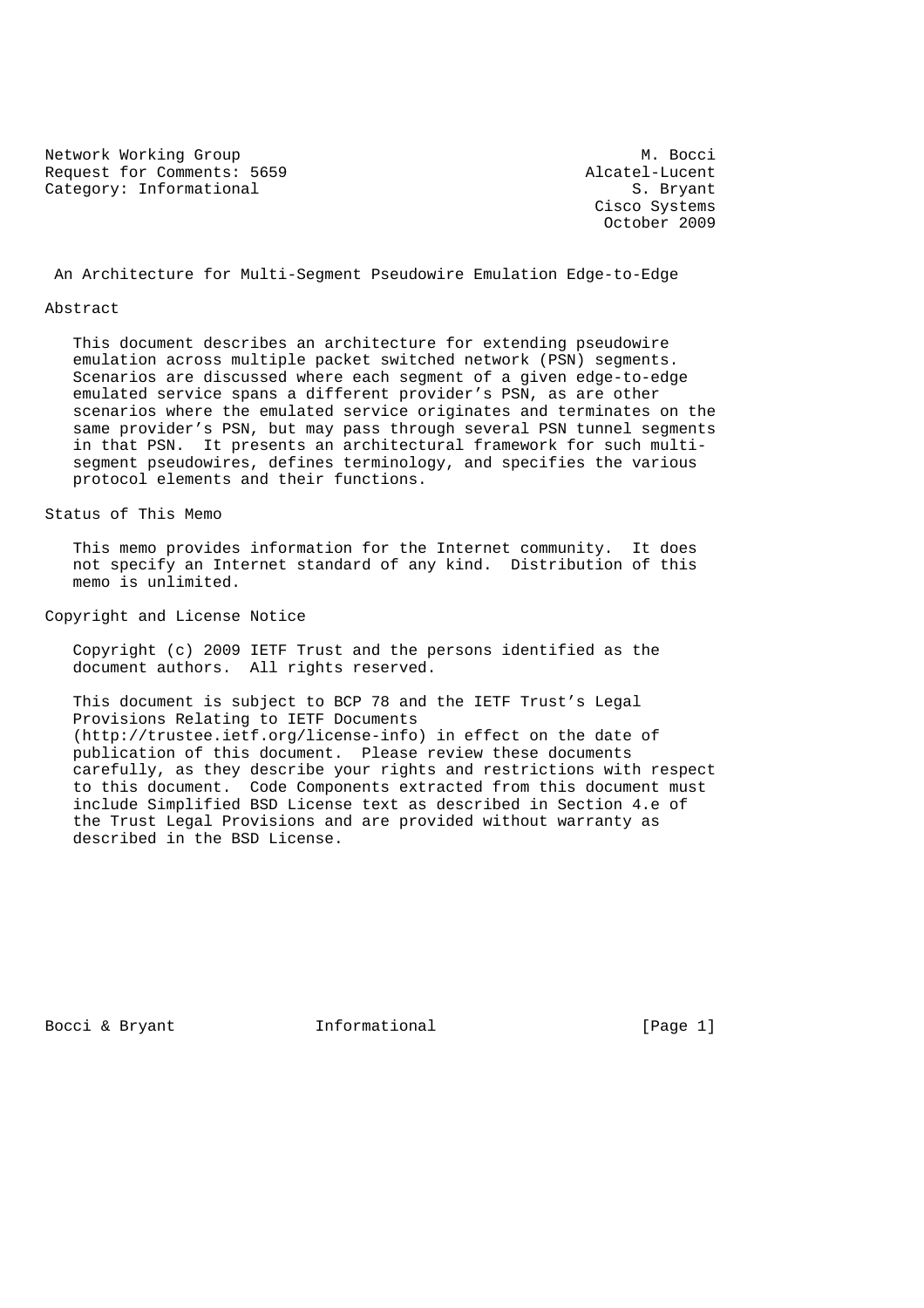# Table of Contents

| 4.1. Intra-Provider Connectivity Architecture 11  |
|---------------------------------------------------|
| 4.1.1. Intra-Provider Switching Using ACs 11      |
| 4.1.2. Intra-Provider Switching Using PWs 11      |
| 4.2. Inter-Provider Connectivity Architecture 11  |
| 4.2.1. Inter-Provider Switching Using ACs 12      |
| 4.2.2. Inter-Provider Switching Using PWs 12      |
|                                                   |
|                                                   |
|                                                   |
| 5.1.2. Native Service Processing 14               |
| 6. Protocol Stack Reference Model 14              |
|                                                   |
| 8. PW Demultiplexer Layer and PSN Requirements 16 |
|                                                   |
|                                                   |
|                                                   |
| 9.1. Setup and Placement of MS-PWs 17             |
| 9.2. Pseudowire Up/Down Notification 18           |
| 9.3. Misconnection and Payload Type Mismatch 18   |
|                                                   |
|                                                   |
|                                                   |
|                                                   |
|                                                   |
|                                                   |
|                                                   |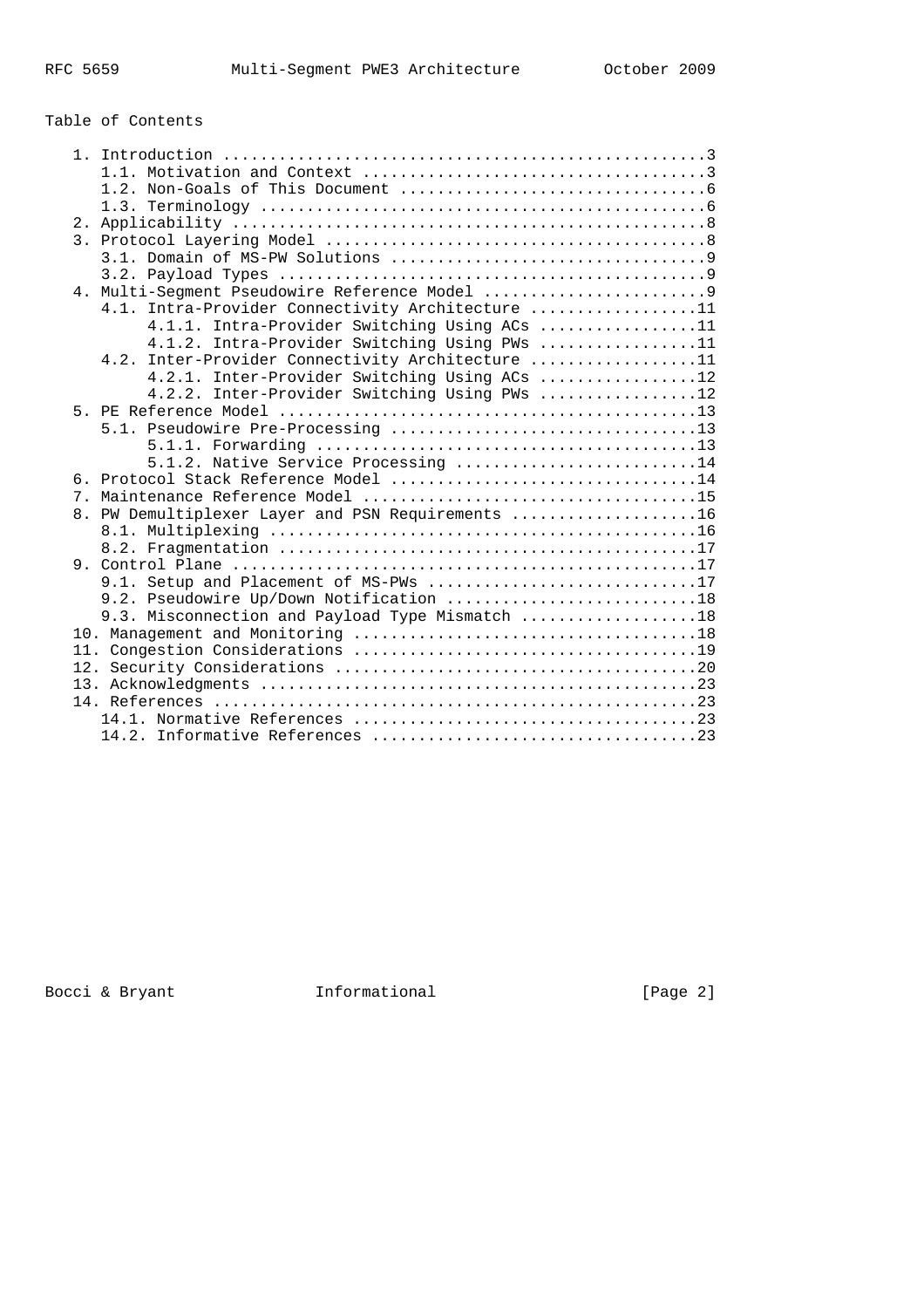## 1. Introduction

 RFC 3985 [1] defines the architecture for pseudowires, where a pseudowire (PW) both originates and terminates on the edge of the same packet switched network (PSN). The PW label is unchanged between the originating and terminating provider edges (PEs). This is now known as a single-segment pseudowire (SS-PW).

 This document extends the architecture in RFC 3985 to enable point to-point pseudowires to be extended through multiple PSN tunnels. These are known as multi-segment pseudowires (MS-PWs). Use cases for multi-segment pseudowires (MS-PWs), and the consequent requirements, are defined in RFC 5254 [5].

### 1.1. Motivation and Context

 RFC 3985 addresses the case where a PW spans a single segment between two PEs. Such PWs are termed single-segment pseudowires (SS-PWs) and provide point-to-point connectivity between two edges of a provider network. However, there is now a requirement to be able to construct multi-segment pseudowires. These requirements are specified in RFC 5254 [5] and address three main problems:

- i. How to constrain the density of the mesh of PSN tunnels when the number of PEs grows to many hundreds or thousands, while minimizing the complexity of the PEs and P-routers.
- ii. How to provide PWs across multiple PSN routing domains or areas in the same provider.
- iii. How to provide PWs across multiple provider domains and different PSN types.

 Consider a single PW domain, such as that shown in Figure 1. There are 4 PEs, and PWs must be provided from any PE to any other PE. PWs can be supported by establishing a full mesh of PSN tunnels between the PEs, requiring a full mesh of LDP signaling adjacencies between the PEs. PWs can therefore be established between any PE and any other PE via a single, direct PSN tunnel that is switched only by intermediate P-routers (not shown in the figure). In this case, each PW is an SS-PW. A PE must terminate all the pseudowires that are carried on the PSN tunnels that terminate on that PE, according to the architecture of RFC 3985. This solution is adequate for small numbers of PEs, but the number of PEs, PSN tunnels, and signaling adjacencies will grow in proportion to the square of the number of PEs.

Bocci & Bryant 1nformational [Page 3]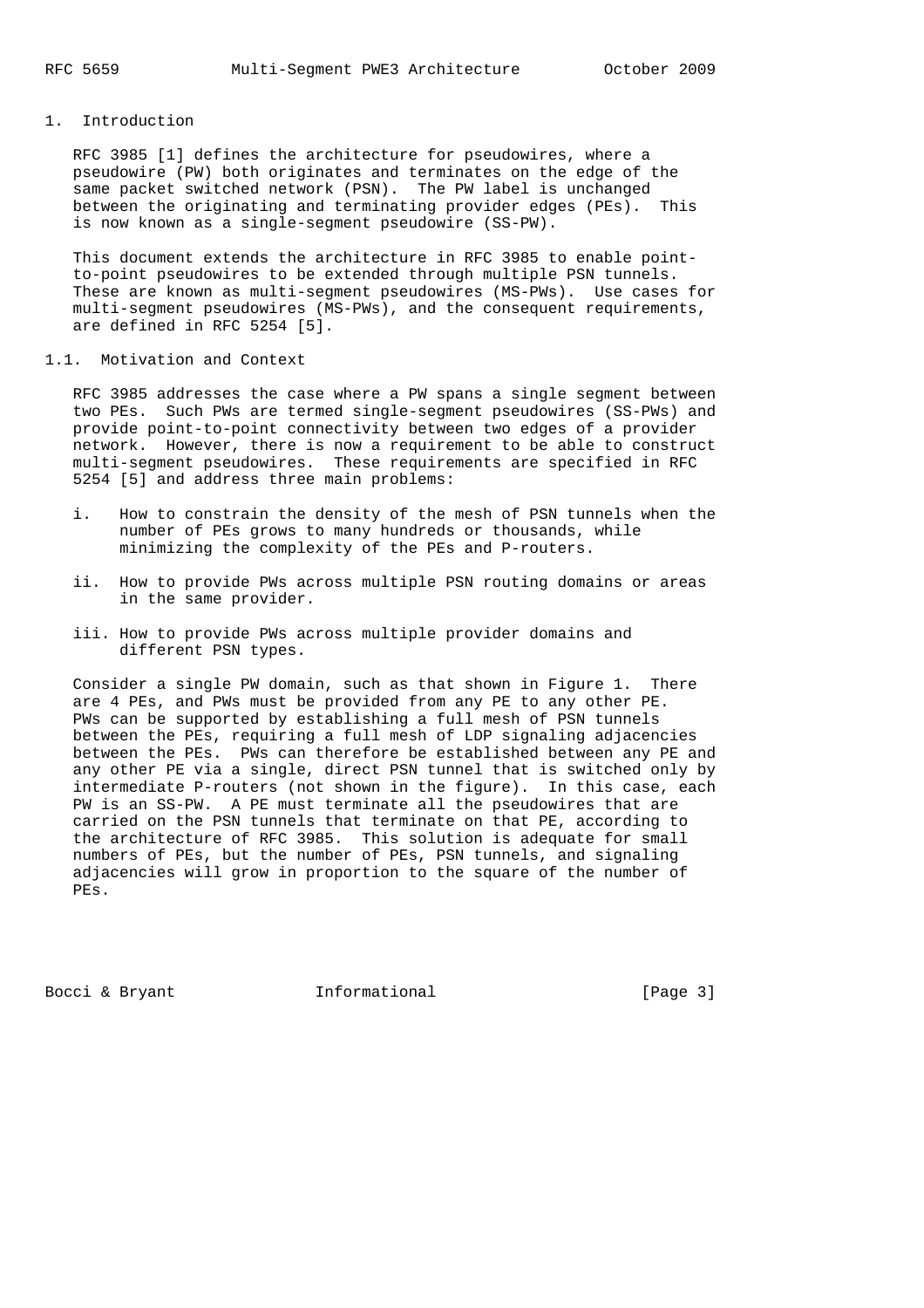For reasons of economy, the edge PEs that terminate the attachment circuits (ACs) are often small devices built to very low cost with limited processing power. Consider an example where a particular PE, residing at the edge of a provider network, terminates N PWs to/from N different remote PEs. This needs N PW signaling adjacencies to be set up and maintained. If the edge PE attaches to a single intermediate PE that is able to switch the PW, that edge PE only needs a single adjacency to signal and maintain all N PWs. The intermediate switching PE (which is a larger device) needs M signaling adjacencies, but statistically this is less than tN, where t is the number of edge PEs that it is serving. Similarly, if the PWs are running over TE PSN tunnels, there is a statistical reduction in the number of TE PSN tunnels that need to be set up and maintained between the various PEs.

 One possible solution that is more efficient for large numbers of PEs, in particular for the control plane, is therefore to support a partial mesh of PSN tunnels between the PEs, as shown in Figure 1. For example, consider a PW service whose endpoints are PE1 and PE4. Pseudowires for this can take the path PE1->PE2->PE4 and, rather than terminating at PE2, be switched between ingress and egress PSN tunnels on that PE. This requires a capability in PE2 that can concatenate PW segments PE1-PE2 to PW segments PE2-PE4. The end-to end PW is known as a multi-segment PW.



Figure 1: PWs Spanning a Single PSN with Partial Mesh of PSN Tunnels

Bocci & Bryant **Informational** [Page 4]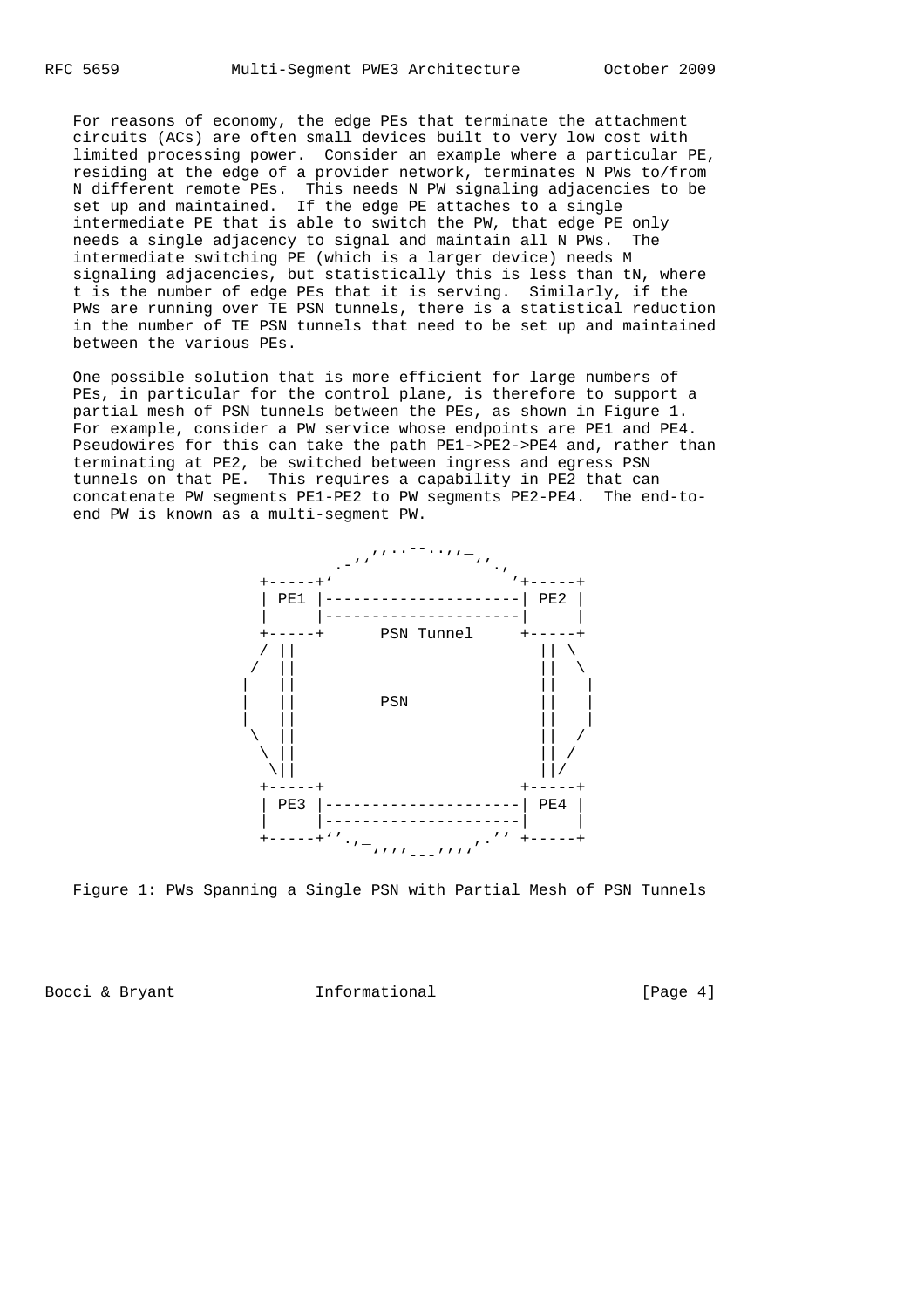Figure 1 shows a simple, flat PSN topology. However, large provider networks are typically not flat, consisting of many domains that are connected together to provide edge-to-edge services. The elements in each domain are specialized for a particular role, for example, supporting different PSN types or using different routing protocols.

 An example application is shown in Figure 2. Here, the provider's network is divided into three domains: two access domains and the core domain. The access domains represent the edge of the provider's network at which services are delivered. In the access domain, simplicity is required in order to minimize the cost of the network. The core domain must support all of the aggregated services from the access domains, and the design requirements here are for scalability, performance, and information hiding (i.e., minimal state). The core must not be exposed to the state associated with large numbers of individual edge-to-edge flows. That is, the core must be simple and fast.

 In a traditional layer 2 network, the interconnection points between the domains are where services in the access domains are aggregated for transport across the core to other access domains. In an IP network, the interconnection points could also represent interworking points between different types of IP networks, e.g., those with MPLS and those without, and points where network policies can be applied.



Figure 2: Multi-Domain Network Model

 A similar model can also be applied to inter-provider services, where a single PW spans a number of separate provider networks in order to connect ACs residing on PEs in disparate provider networks. In this case, each provider will typically maintain their own PE at the border of their network in order to apply policies such as security

Bocci & Bryant **Informational** [Page 5]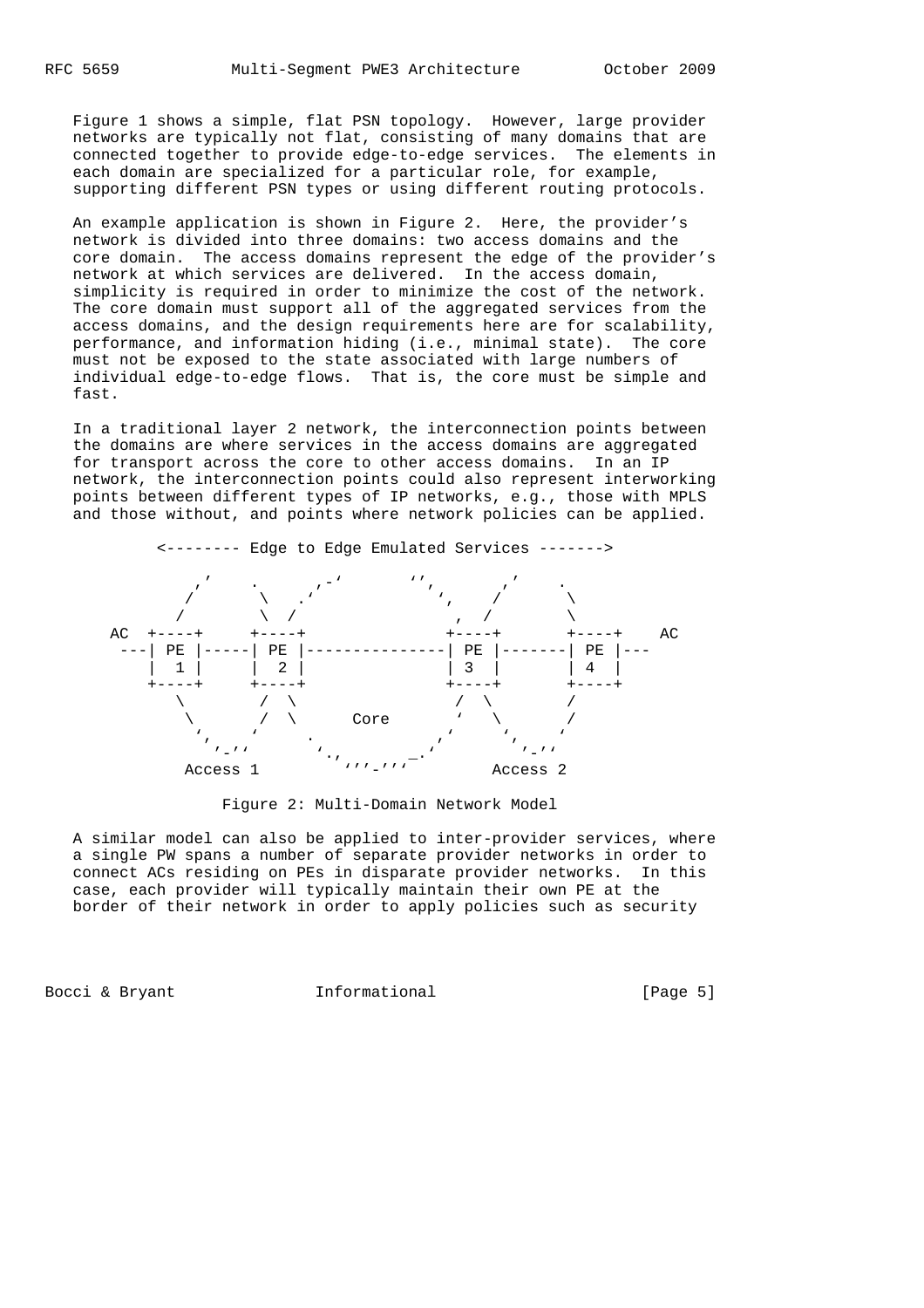and Quality of Service (QoS) to PWs entering their network. Thus, the connection between the domains will normally be a link between two PEs on the border of each provider's network.

 Consider the application of this model to PWs. PWs use tunneling mechanisms such as MPLS to enable the underlying PSN to emulate characteristics of the native service. One solution to the multi domain network model above is to extend PSN tunnels edge-to-edge between all of the PEs in access domain 1 and all of the PEs in access domain 2, but this requires a large number of PSN tunnels, as described above, and also exposes the access and the core of the network to undesirable complexity. An alternative is to constrain the complexity to the network domain interconnection points (PE2 and PE3 in the example above). Pseudowires between PE1 and PE4 would then be switched between PSN tunnels at the interconnection points, enabling PWs from many PEs in the access domains to be aggregated across only a few PSN tunnels in the core of the network. PEs in the access domains would only need to maintain direct signaling sessions and PSN tunnels, with other PEs in their own domain, thus minimizing complexity of the access domains.

1.2. Non-Goals of This Document

The following are non-goals for this document:

- o The on-the-wire specification of PW encapsulations.
- o The detailed specification of mechanisms for establishing and maintaining multi-segment pseudowires.
- 1.3. Terminology

 The terminology specified in RFC 3985 [1] and RFC 4026 [2] applies. In addition, we define the following terms:

- o PW Terminating Provider Edge (T-PE). A PE where the customer facing attachment circuits (ACs) are bound to a PW forwarder. A terminating PE is present in the first and last segments of an MS- PW. This incorporates the functionality of a PE as defined in RFC 3985.
- o Single-Segment Pseudowire (SS-PW). A PW set up directly between two T-PE devices. The PW label is unchanged between the originating and terminating T-PEs.

Bocci & Bryant 1nformational [Page 6]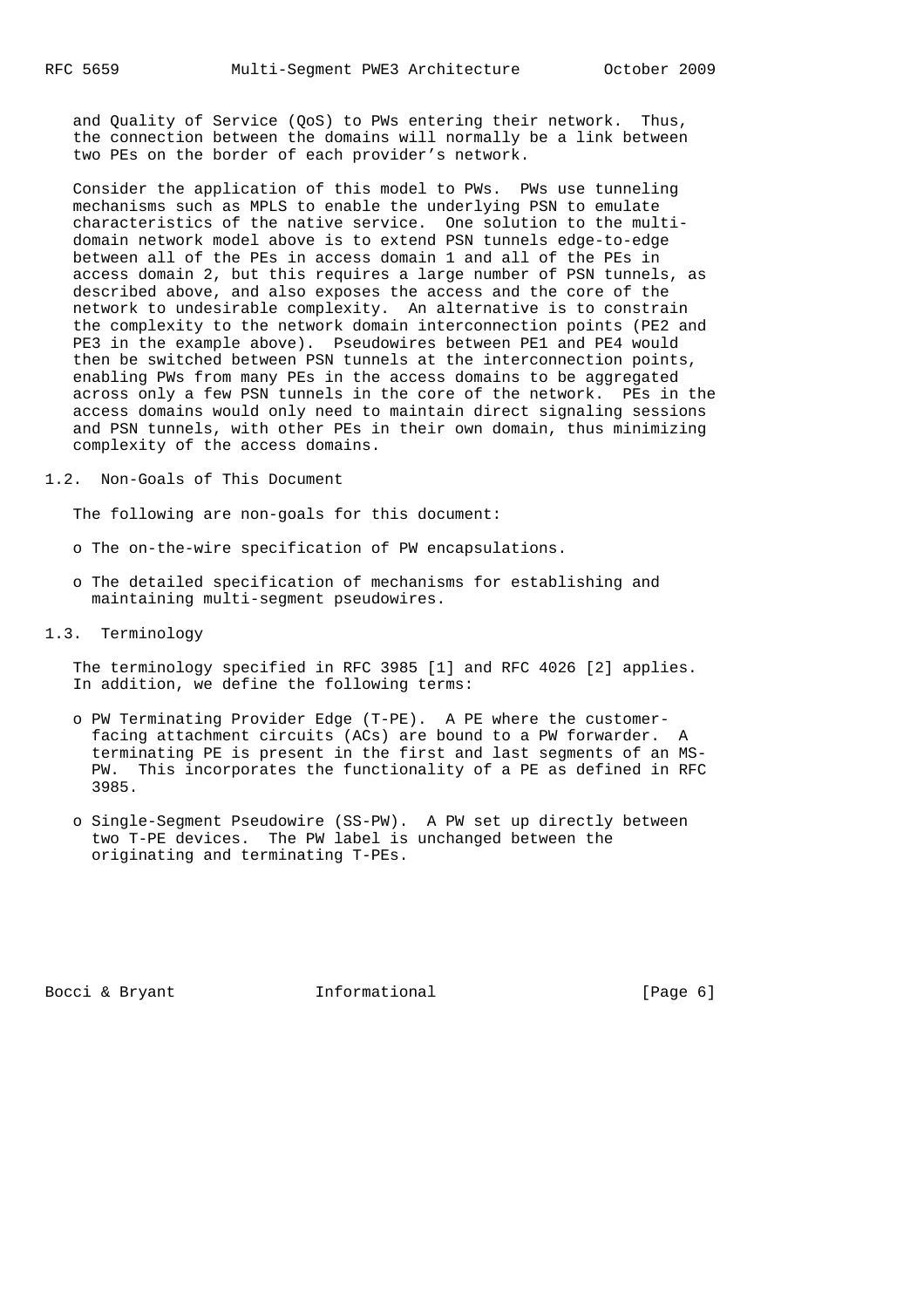- o Multi-Segment Pseudowire (MS-PW). A static or dynamically configured set of two or more contiguous PW segments that behave and function as a single point-to-point PW. Each end of an MS-PW, by definition, terminates on a T-PE.
- o PW Segment. A part of a single-segment or multi-segment PW, which traverses one PSN tunnel in each direction between two PE devices, T-PEs, and/or S-PEs (switching PE).
- o PW Switching Provider Edge (S-PE). A PE capable of switching the control and data planes of the preceding and succeeding PW segments in an MS-PW. The S-PE terminates the PSN tunnels of the preceding and succeeding segments of the MS-PW. It therefore includes a PW switching point for an MS-PW. A PW switching point is never the S-PE and the T-PE for the same MS-PW. A PW switching point runs necessary protocols to set up and manage PW segments with other PW switching points and terminating PEs. An S-PE can exist anywhere a PW must be processed or policy applied. It is therefore not limited to the edge of a provider network.

 Note that it was originally anticipated that S-PEs would only be deployed at the edge of a provider network where they would be used to switch the PWs of different service providers. However, as the design of MS-PW progressed, other applications for MS-PW were recognized. By this time S-PE had become the accepted term for the equipment, even though they were no longer universally deployed at the provider edge.

- o PW Switching. The process of switching the control and data planes of the preceding and succeeding PW segments in a MS-PW.
- o PW Switching Point. The reference point in an S-PE where the switching takes place, e.g., where PW label swap is executed.
- o Eligible S-PE or T-PE. An eligible S-PE or T-PE is a PE that meets the security and privacy requirements of the MS-PW, according to the network operator's policy.
- o Trusted S-PE or T-PE. A trusted S-PE or T-PE is a PE that is understood to be eligible by its next-hop S-PE or T-PE, while a trust relationship exists between two S-PEs or T-PEs if they mutually consider each other to be eligible.

Bocci & Bryant **Informational** [Page 7]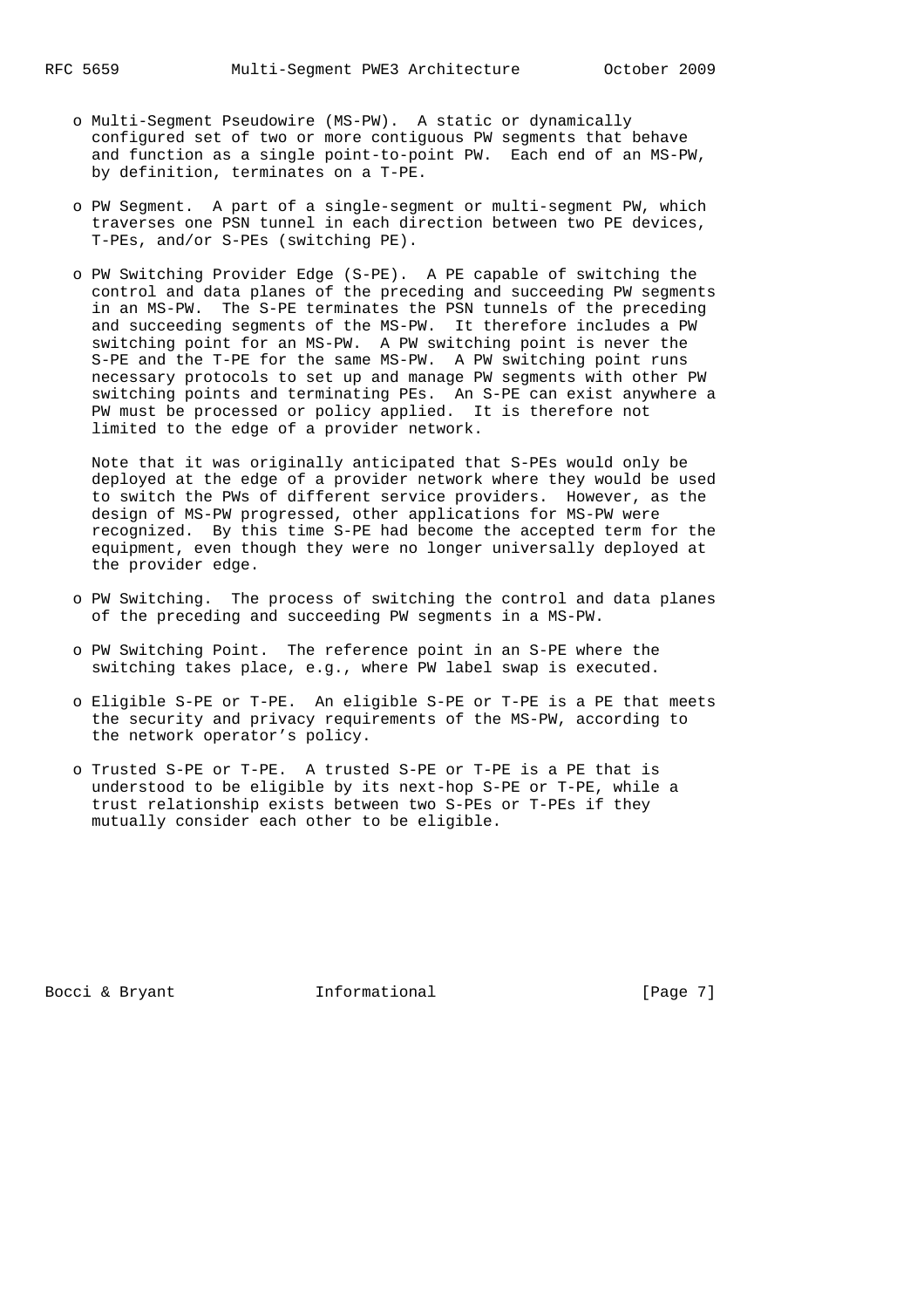## 2. Applicability

 An MS-PW is a single PW that, for technical or administrative reasons, is segmented into a number of concatenated hops. From the perspective of a Layer 2 Virtual Private Network (L2VPN), an MS-PW is indistinguishable from an SS-PW. Thus, the following are equivalent from the perspective of the T-PE:

| $+ - - - - +$         |             |                                                                                                                                                                                                                                                                                                                                                                                               | $+ - - - - +$ |
|-----------------------|-------------|-----------------------------------------------------------------------------------------------------------------------------------------------------------------------------------------------------------------------------------------------------------------------------------------------------------------------------------------------------------------------------------------------|---------------|
| $ TPE1+-$             |             | . _ _ _ _ _ _ _ _ _ _ _ _                                                                                                                                                                                                                                                                                                                                                                     | $-+TPE2$      |
| $+ - - - +$           |             |                                                                                                                                                                                                                                                                                                                                                                                               | $+ - - - - +$ |
| $-$ - - - - - - - - - |             | $-\hskip-9cm -\hskip-9cm -\hskip-9cm -\hskip-9cm -\hskip-9cm -\hskip-9cm -\hskip-9cm -\hskip-9cm -\hskip-9cm -\hskip-9cm -\hskip-9cm -\hskip-9cm -\hskip-9cm -\hskip-9cm -\hskip-9cm -\hskip-9cm -\hskip-9cm -\hskip-9cm -\hskip-9cm -\hskip-9cm -\hskip-9cm -\hskip-9cm -\hskip-9cm -\hskip-9cm -\hskip-1cm -\hskip-1cm -\hskip-1cm -\hskip-1cm -\hskip-1cm -\hskip-1cm -\hskip-1cm -\hskip$ | ------>       |
|                       |             |                                                                                                                                                                                                                                                                                                                                                                                               |               |
| $+ - - - - +$         | $+ - - - +$ | $+ - - - +$                                                                                                                                                                                                                                                                                                                                                                                   | $+ - - - - +$ |
| $ TPE1+-$             | -+SPE+--    | -+SPE+-                                                                                                                                                                                                                                                                                                                                                                                       | $+TPE2$       |
| $+ - - - - +$         | $+ - - - +$ | $+ - - - +$                                                                                                                                                                                                                                                                                                                                                                                   | $+ - - - - +$ |

## Figure 3: MS-PW Equivalence

 Although an MS-PW may require services such as node discovery and path signaling to construct the PW, it should not be confused with an L2VPN system, which also requires these services. A Virtual Private Wire Service (VPWS) connects its endpoints via a set of PWs. MS-PW is a mechanism that abstracts the construction of complex PWs from the construction of a L2VPN. Thus, a T-PE might be an edge device optimized for simplicity and an S-PE might be an aggregation device designed to absorb the complexity of continuing the PW across the core of one or more service provider networks to another T-PE located at the edge of the network.

 As well as supporting traditional L2VPNs, an MS-PW is applicable to providing connectivity across a transport network based on packet switching technology, e.g., the MPLS Transport Profile (MPLS-TP) [6], [8]. Such a network uses pseudowires to support the transport and aggregation of all services. This application requires deterministic characteristics and behavior from the network. The operational requirements of such networks may need pseudowire segments that can be established and maintained in the absence of a control plane, and may also need the operational independence of PW maintenance from the underlying PSN.

#### 3. Protocol Layering Model

 The protocol layering model specified in RFC 3985 applies to MS-PWs with the following clarification: the pseudowires may be considered to be a separate layer to the PSN tunnel. That is, although a PW segment will follow the path of the PSN tunnel between S-PEs, the

Bocci & Bryant 1nformational [Page 8]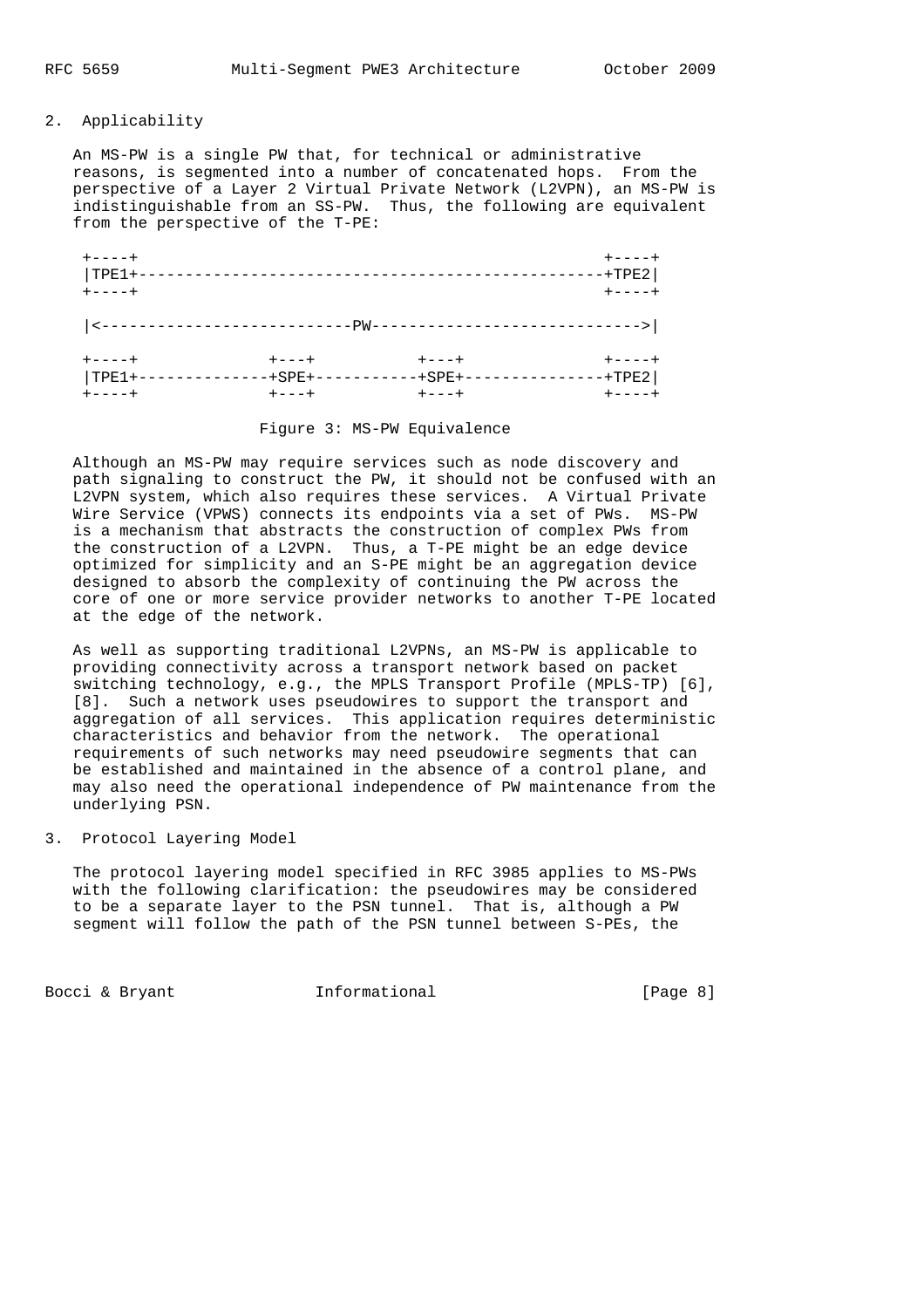MS-PW is independent of the PSN tunnel routing, operations, signaling, and maintenance. The design of PW routing domains should not imply that the underlying PSN routing domains are the same. However, MS-PWs will reuse the protocols of the PSN and may, if applicable, use information that is extracted from the PSN, e.g., reachability.

### 3.1. Domain of MS-PW Solutions

 PWs provide the Encapsulation Layer, i.e., the method of carrying various payload types, and the interface to the PW Demultiplexer Layer. Other layers provide the following:

- o PSN tunnel setup, maintenance, and routing
- o T-PE discovery

 Not all PEs may be capable of providing S-PE functionality. Connectivity to the next-hop S-PE or T-PE must be provided by a PSN tunnel, according to [1]. The selection of which set of S-PEs to use to reach a given T-PE is considered to be within the scope of MS-PW solutions.

3.2. Payload Types

 MS-PWs are applicable to all PW payload types. Encapsulations defined for SS-PWs are also used for MS-PW without change. Where the PSN types for each segment of an MS-PW are identical, the PW types of each segment must also be identical. However, if different segments run over different PSN types, the encapsulation may change but the PW segments must be of an equivalent PW type, i.e., the S-PE must not need to process the PW payload to provide translation.

4. Multi-Segment Pseudowire Reference Model

 The pseudowire emulation edge-to-edge (PWE3) reference architecture for the single-segment case is shown in [1]. This architecture applies to the case where a PSN tunnel extends between two edges of a single PSN domain to transport a PW with endpoints at these edges.

Bocci & Bryant **Informational** [Page 9]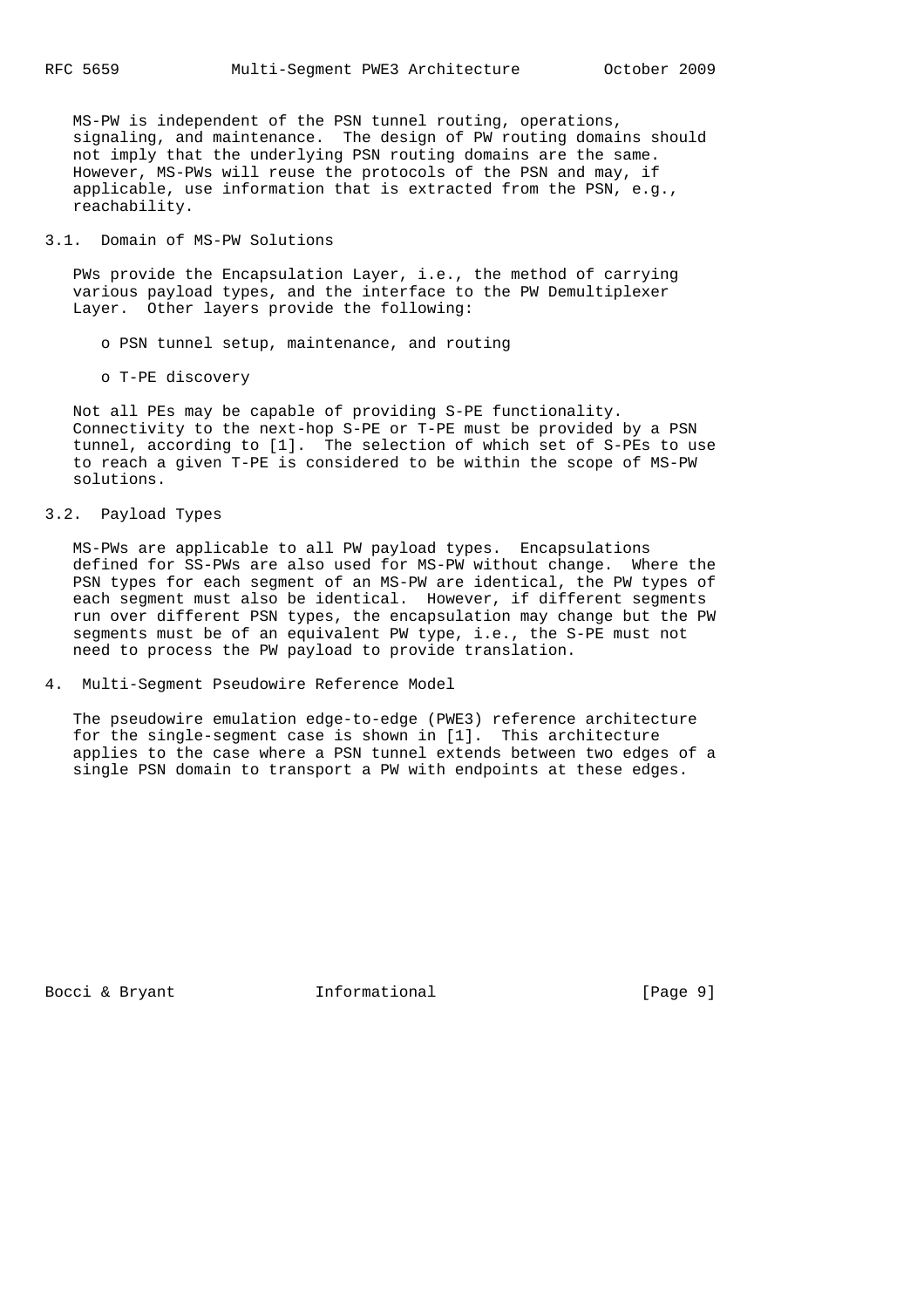

Figure 4: MS-PW Reference Model

 Figure 4 extends this architecture to show a multi-segment case. The PEs that provide services to CE1 and CE2 are Terminating PE1 (T-PE1) and Terminating PE2 (T-PE2), respectively. A PSN tunnel extends from T-PE1 to Switching PE1 (S-PE1) across PSN1, and a second PSN tunnel extends from S-PE1 to T-PE2 across PSN2. PWs are used to connect the attachment circuits (ACs) attached to PE1 to the corresponding ACs attached to T-PE2.

 Each PW segment on the tunnel across PSN1 is switched to a PW segment in the tunnel across PSN2 at S-PE1 to complete the multi-segment PW (MS-PW) between T-PE1 and T-PE2. S-PE1 is therefore the PW switching point. PW segment 1 and PW segment 3 are segments of the same MS-PW, while PW segment 2 and PW segment 4 are segments of another MS-PW. PW segments of the same MS-PW (e.g., PW segment 1 and PW segment 3) must be of equivalent PW types, as described in Section 3.2, while PSN tunnels (e.g., PSN1 and PSN2) may be of the same or different PSN types. An S-PE switches an MS-PW from one segment to another based on the PW demultiplexer, i.e., a PW label that may take one of the forms defined in Section 5.4.1 of RFC 3985 [1].

 Note that although Figure 4 only shows a single S-PE, a PW may transit more than one S-PE along its path. This architecture is applicable when the S-PEs are statically chosen, or when they are chosen using a dynamic path-selection mechanism. Both directions of an MS-PW must traverse the same set of S-PEs on a reciprocal path. Note that although the S-PE path is therefore reciprocal, the path taken by the PSN tunnels between the T-PEs and S-PEs might not be reciprocal due to choices made by the PSN routing protocol.

Bocci & Bryant [Page 10]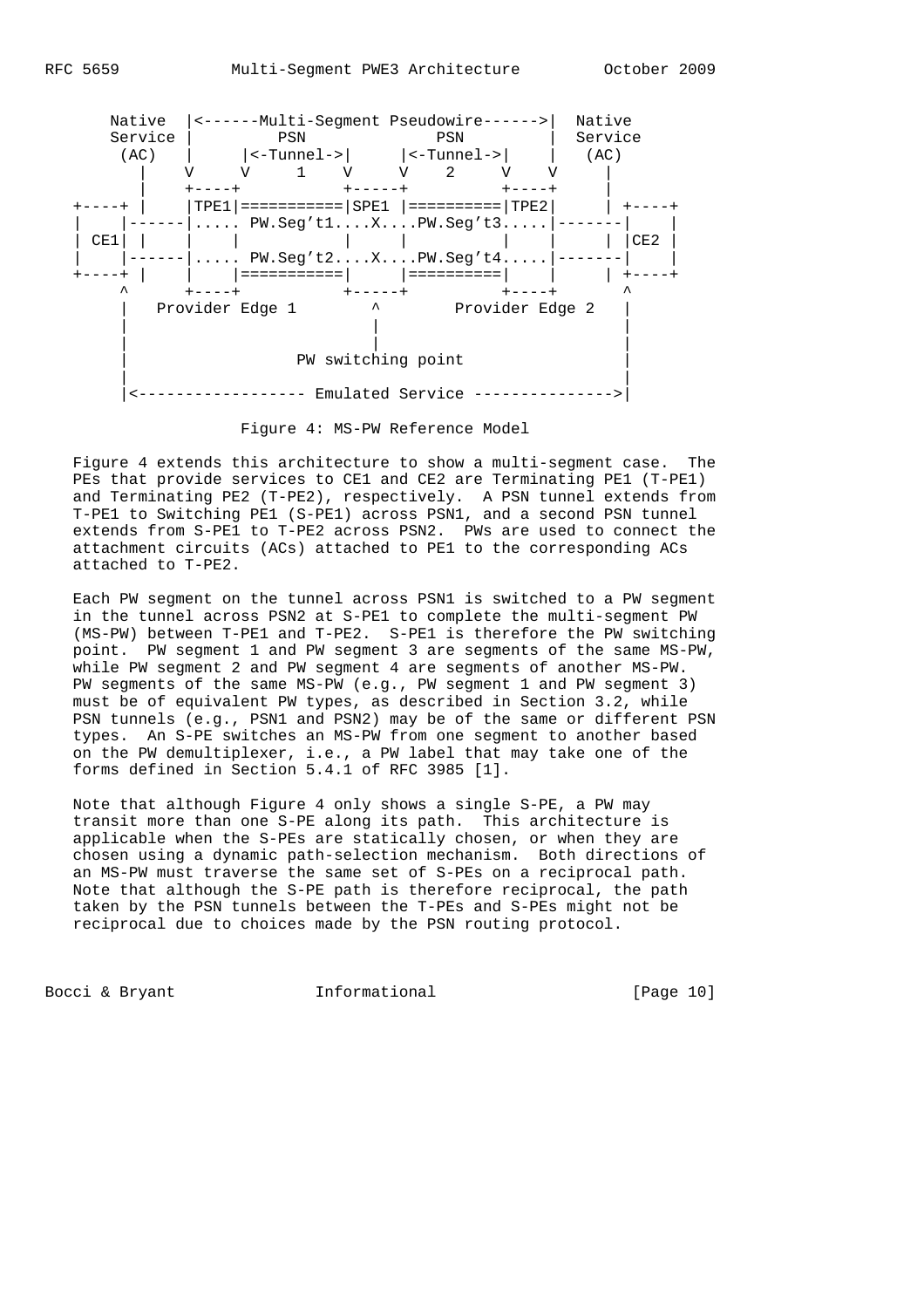## 4.1. Intra-Provider Connectivity Architecture

 There is a requirement to deploy PWs edge-to-edge in large service provider networks (RFC 5254 [5]). Such networks typically encompass hundreds or thousands of aggregation devices at the edge, each of which would be a PE. These networks may be partitioned into separate metro and core PW domains, where the PEs are interconnected by a sparse mesh of tunnels.

Whether or not the network is partitioned into separate PW domains, there is also a requirement to support a partial mesh of traffic engineered PSN tunnels.

 The architecture shown in Figure 4 can be used to support such cases. PSN1 and PSN2 may be in different administrative domains or access regions, core regions, or metro regions within the same provider's network. PSN1 and PSN2 may also be of different types. For example, S-PEs may be used to connect PW segments traversing metro networks of one technology, e.g., statically allocated labels, with segments traversing an MPLS core network.

 Alternatively, T-PE1, S-PE1, and T-PE2 may reside at the edges of the same PSN.

## 4.1.1. Intra-Provider Switching Using ACs

 In this model, the PW reverts to the native service AC at the domain boundary PE. This AC is then connected to a separate PW on the same PE. In this case, the reference models of RFC 3985 apply to each segment and to the PEs. The remaining PE architectural considerations in this document do not apply to this case.

#### 4.1.2. Intra-Provider Switching Using PWs

 In this model, PW segments are switched between PSN tunnels that span portions of a provider's network, without reverting to the native service at the boundary. For example, in Figure 4, PSN1 and PSN2 would be portions of the same provider's network.

#### 4.2. Inter-Provider Connectivity Architecture

 Inter-provider PWs may need to be switched between PSN tunnels at the provider boundary in order to minimize the number of tunnels required to provide PW-based services to CEs attached to each provider's network. In addition, the following may need to be implemented on a per-PW basis at the provider boundary:

Bocci & Bryant [Page 11]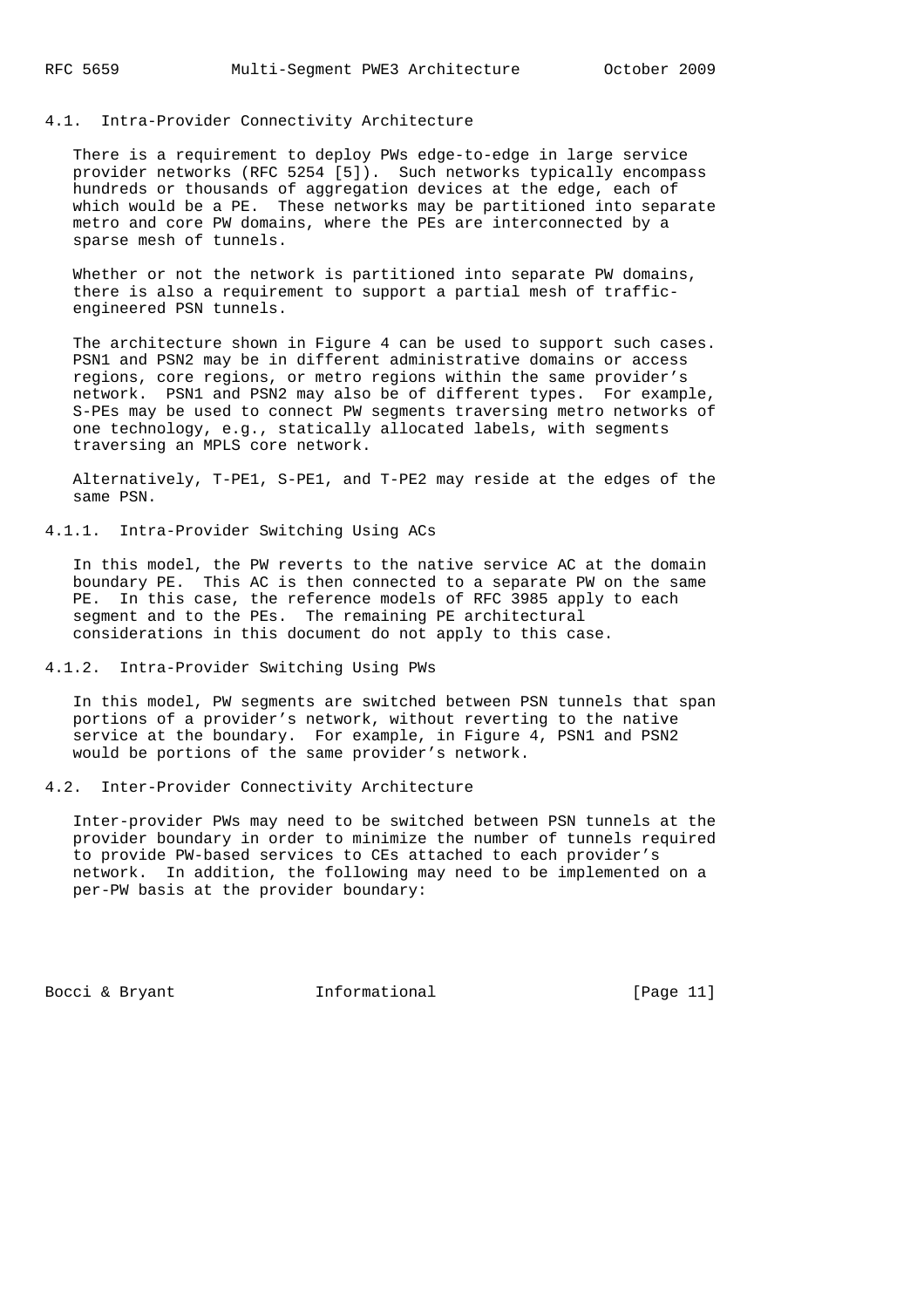- o Operations, Administration, and Maintenance (OAM). Note that this is synonymous with 'Operations and Maintenance' referred to in RFC 5254 [5].
- o Authentication, Authorization, and Accounting (AAA)
- o Security mechanisms

 Further security-related architectural considerations are described in Section 12.

4.2.1. Inter-Provider Switching Using ACs

 In this model, the PW reverts to the native service at the provider boundary PE. This AC is then connected to a separate PW at the peer provider boundary PE. In this case, the reference models of RFC 3985 apply to each segment and to the PEs. This is similar to the case in Section 4.1.1, except that additional security and policy enforcement measures will be required. The remaining PE architectural considerations in this document do not apply to this case.

4.2.2. Inter-Provider Switching Using PWs

 In this model, PW segments are switched between PSN tunnels in each provider's network, without reverting to the native service at the boundary. This architecture is shown in Figure 5. Here, S-PE1 and S-PE2 are provider border routers. PW segment 1 is switched to PW segment 2 at S-PE1. PW segment 2 is then carried across an inter provider PSN tunnel to S-PE2, where it is switched to PW segment 3 in PSN2.

Bocci & Bryant 1nformational [Page 12]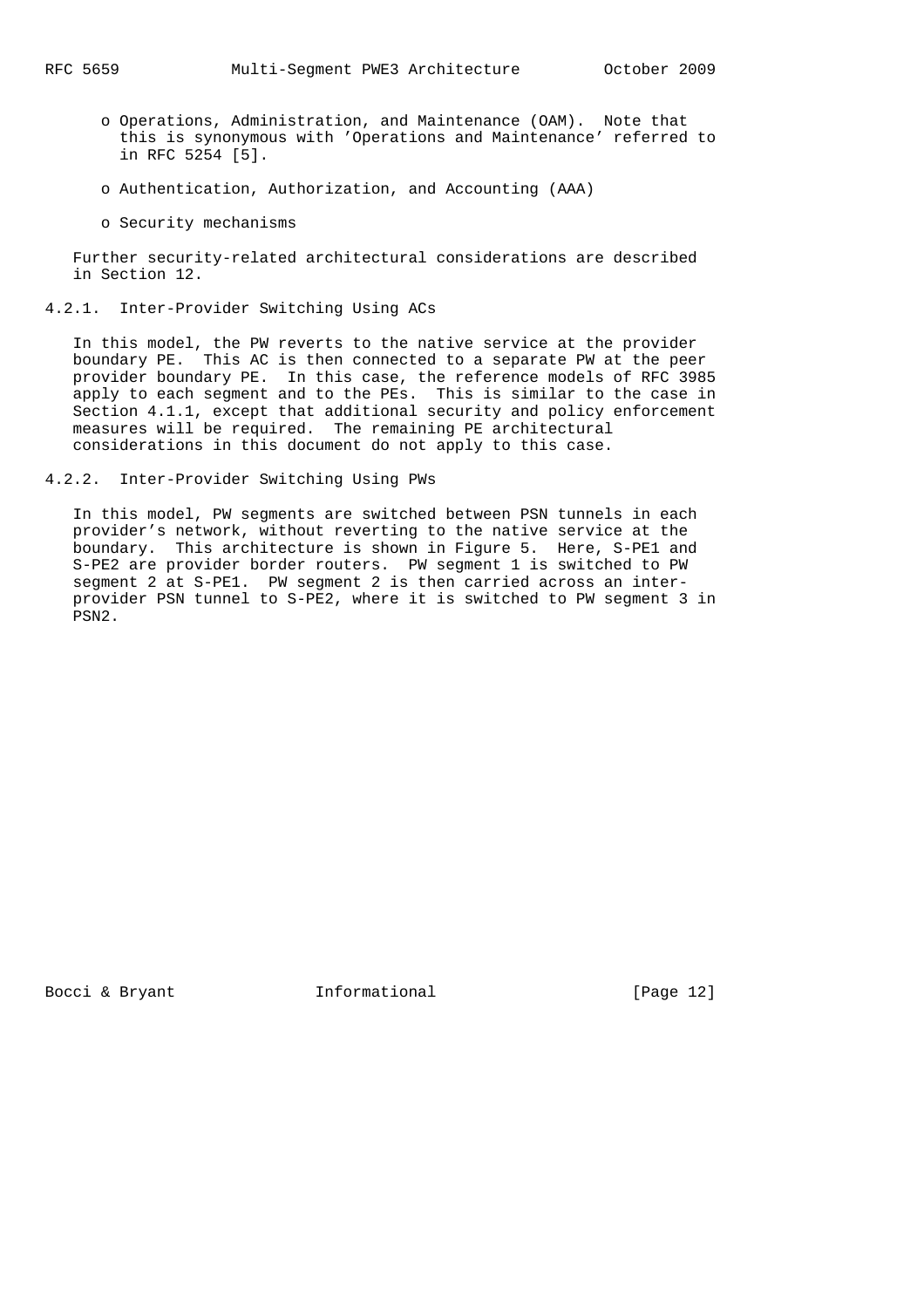

Figure 5: Inter-Provider Reference Model

### 5. PE Reference Model

## 5.1. Pseudowire Pre-Processing

 Pseudowire pre-processing is applied in the T-PEs as specified in RFC 3985. Processing at the S-PEs is specified in the following sections.

## 5.1.1. Forwarding

 Each forwarder in the S-PE forwards packets from one PW segment on the ingress PSN-facing interface of the S-PE to one PW segment on the egress PSN-facing interface of the S-PE.

 The forwarder selects the egress segment PW based on the ingress PW label. The mapping of ingress to egress PW label may be statically or dynamically configured. Figure 6 shows how a single forwarder is associated with each PW segment at the S-PE.

Bocci & Bryant 1nformational [Page 13]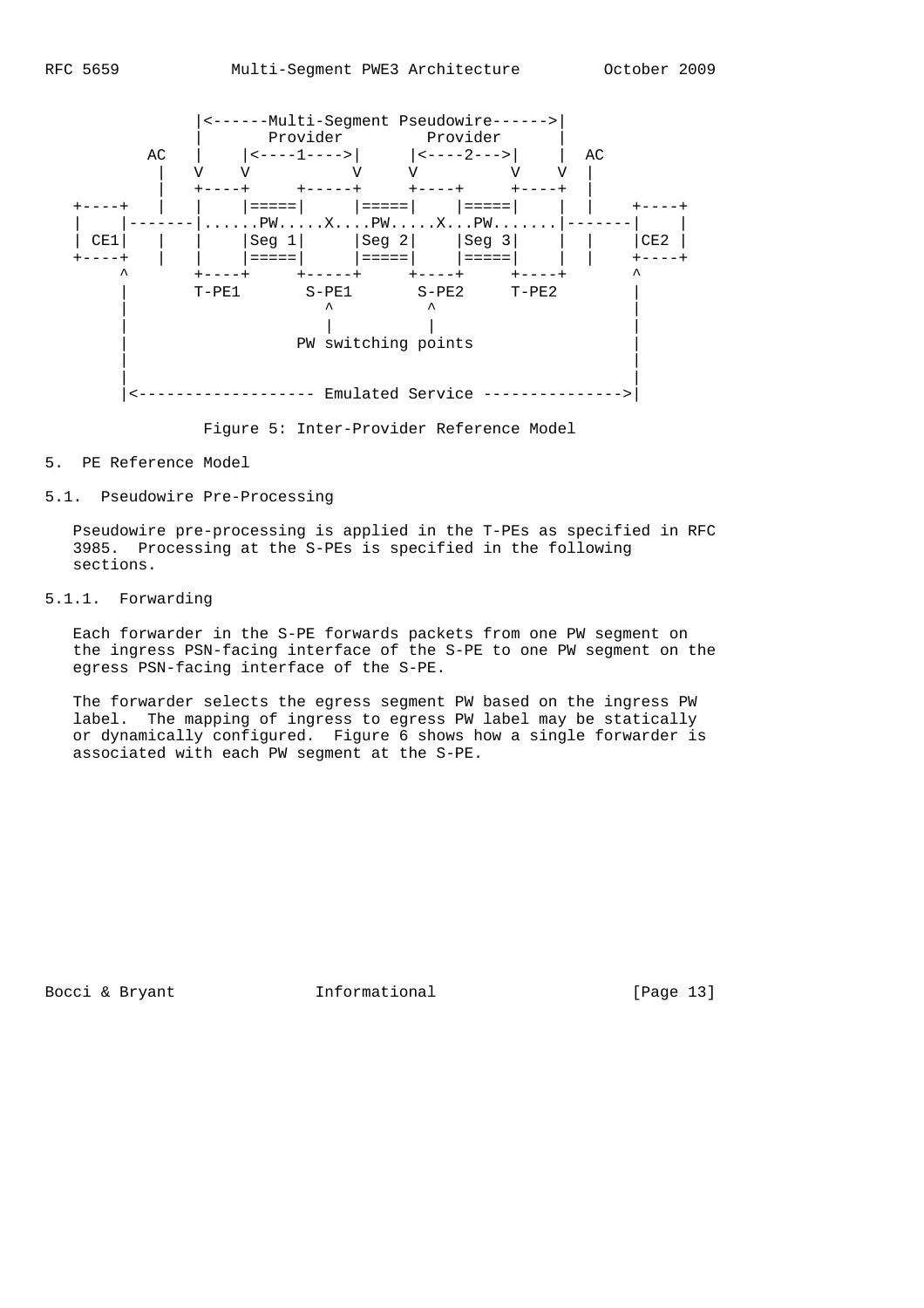

Figure 6: Point-to-Point Service

Other mappings of PW-to-forwarder are for further study.

5.1.2. Native Service Processing

There is no native service processing in the S-PEs.

6. Protocol Stack Reference Model

 Figure 7 illustrates the protocol stack reference model for multi segment PWs.



Figure 7: Multi-Segment PW Protocol Stack

 The MS-PW provides the CE with an emulated physical or virtual connection to its peer at the far end. Native service PDUs from the CE are passed through an Encapsulation Layer and a PW demultiplexer

Bocci & Bryant 1nformational [Page 14]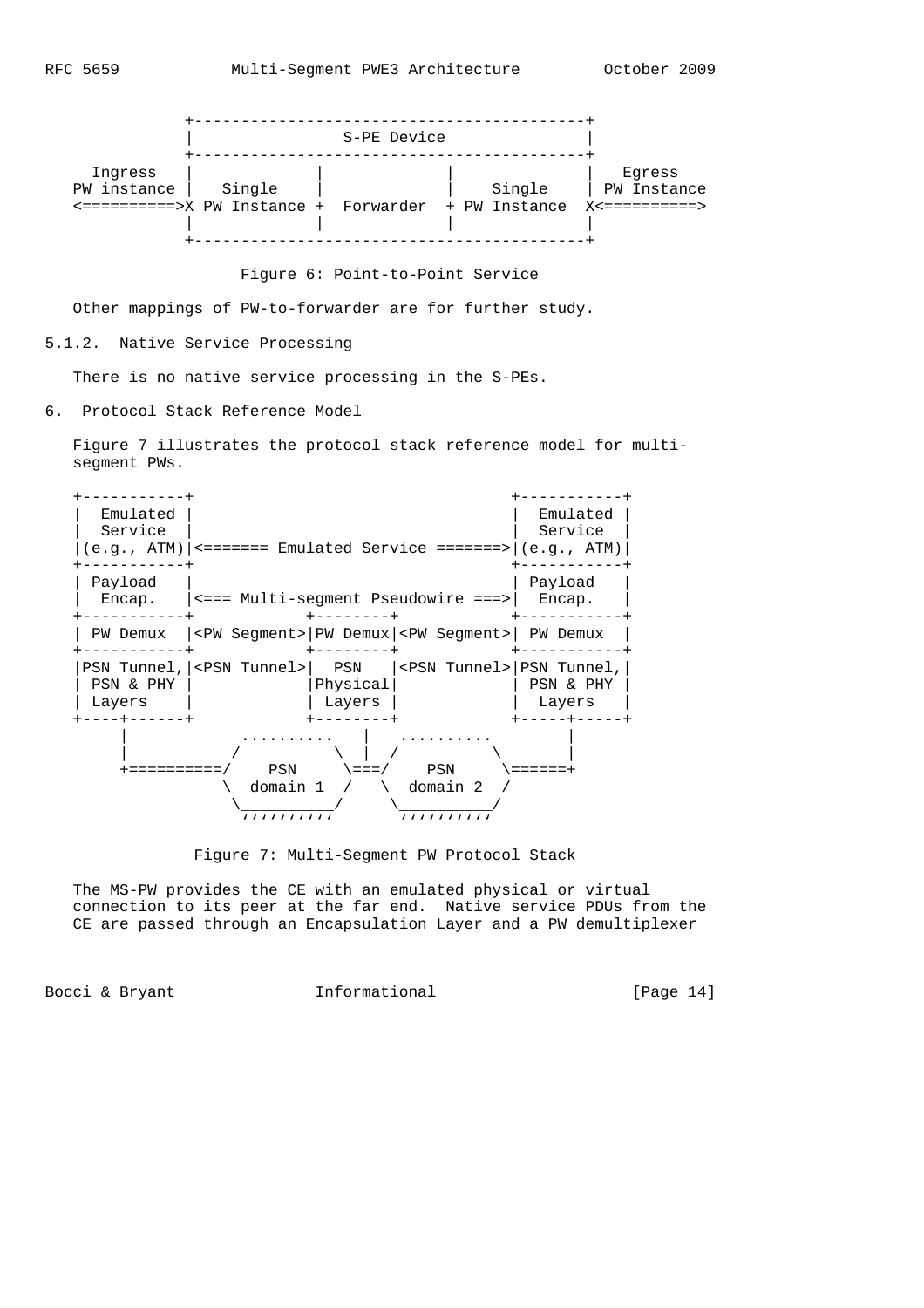is added at the sending T-PE. The PDU is sent over PSN domain via the PSN transport tunnel. The receiving S-PE swaps the existing PW demultiplexer for the demultiplexer of the next segment and then sends the PDU over transport tunnel in PSN2. Where the ingress and egress PSN domains of the S-PE are of the same type, e.g., they are both MPLS PSNs, a simple label swap operation is performed, as described in Section 3.13 of RFC 3031 [3]. However, where the ingress and egress PSNs are of different types, e.g., MPLS and L2TPv3, the ingress PW demultiplexer is removed (or popped), and a mapping to the egress PW demultiplexer is performed and then inserted (or pushed).

 Policies may also be applied to the PW at this point. Examples of such policies include admission control, rate control, QoS mappings, and security. The receiving T-PE removes the PW demultiplexer and restores the payload to its native format for transmission to the destination CE.

 Where the encapsulation format is different, e.g., MPLS and L2TPv3, the payload encapsulation may be translated at the S-PE.

7. Maintenance Reference Model

 Figure 8 shows the maintenance reference model for multi-segment pseudowires.

Bocci & Bryant **Informational** [Page 15]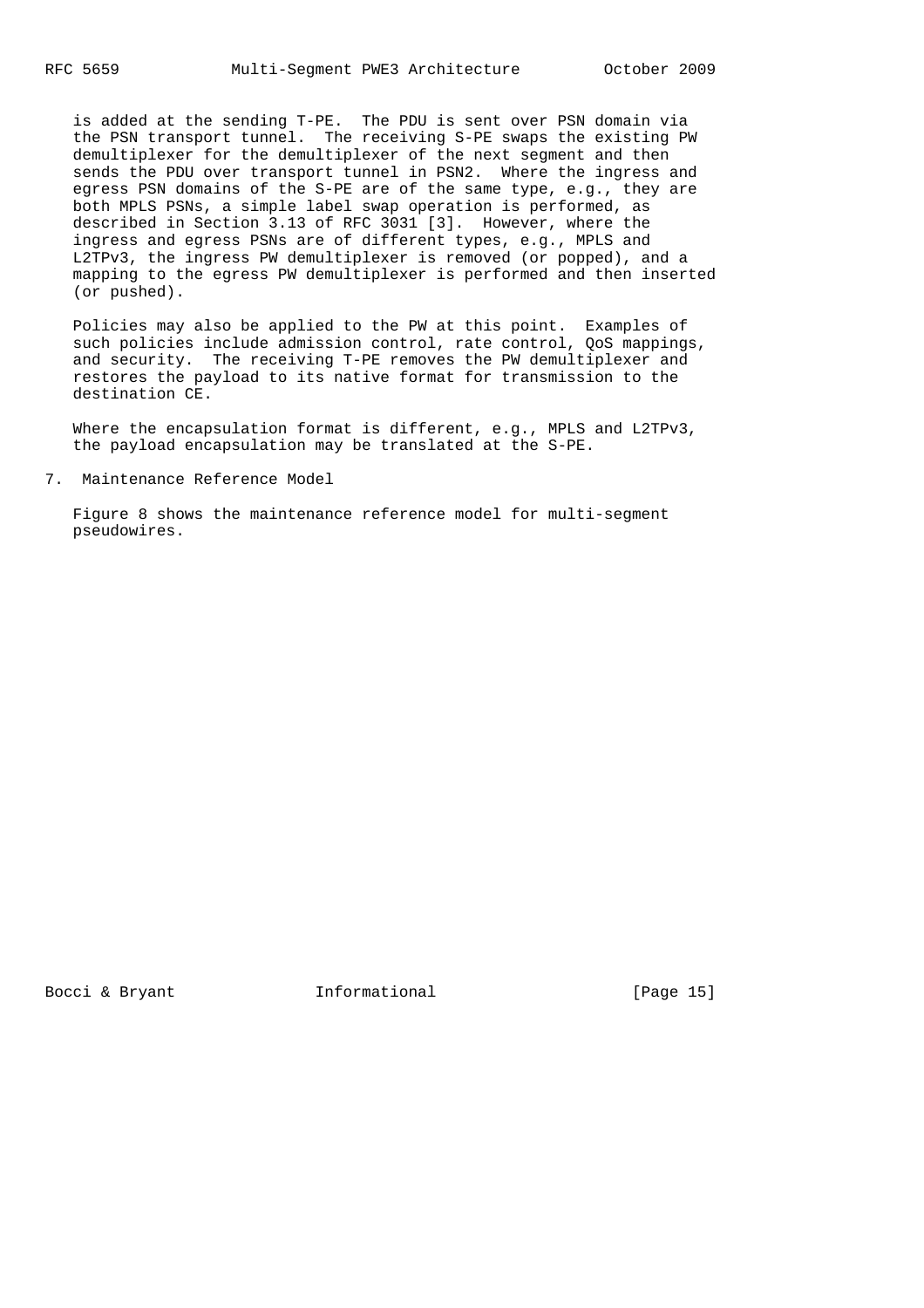

Figure 8: MS-PW Maintenance Reference Model

 RFC 3985 specifies the use of CE (end-to-end) and PSN tunnel signaling as well as PW/PE maintenance. CE and PSN tunnel signaling is as specified in RFC 3985. However, in the case of MS-PWs, signaling between the PEs now has both an edge-to-edge and a hop-by hop context. That is, signaling and maintenance between T-PEs and S-PEs and between adjacent S-PEs is used to set up, maintain, and tear down the MS-PW segments, which includes the coordination of parameters related to each switching point as well as to the MS-PW endpoints.

8. PW Demultiplexer Layer and PSN Requirements

## 8.1. Multiplexing

 The purpose of the PW Demultiplexer Layer at the S-PE is to demultiplex PWs from ingress PSN tunnels and to multiplex them into egress PSN tunnels. Although each PW may contain multiple native service circuits, e.g., multiple ATM virtual circuits (VCs), the S-PEs do not have visibility of, and hence do not change, this level of multiplexing because they contain no Native Service Processor (NSP).

Bocci & Bryant 1nformational [Page 16]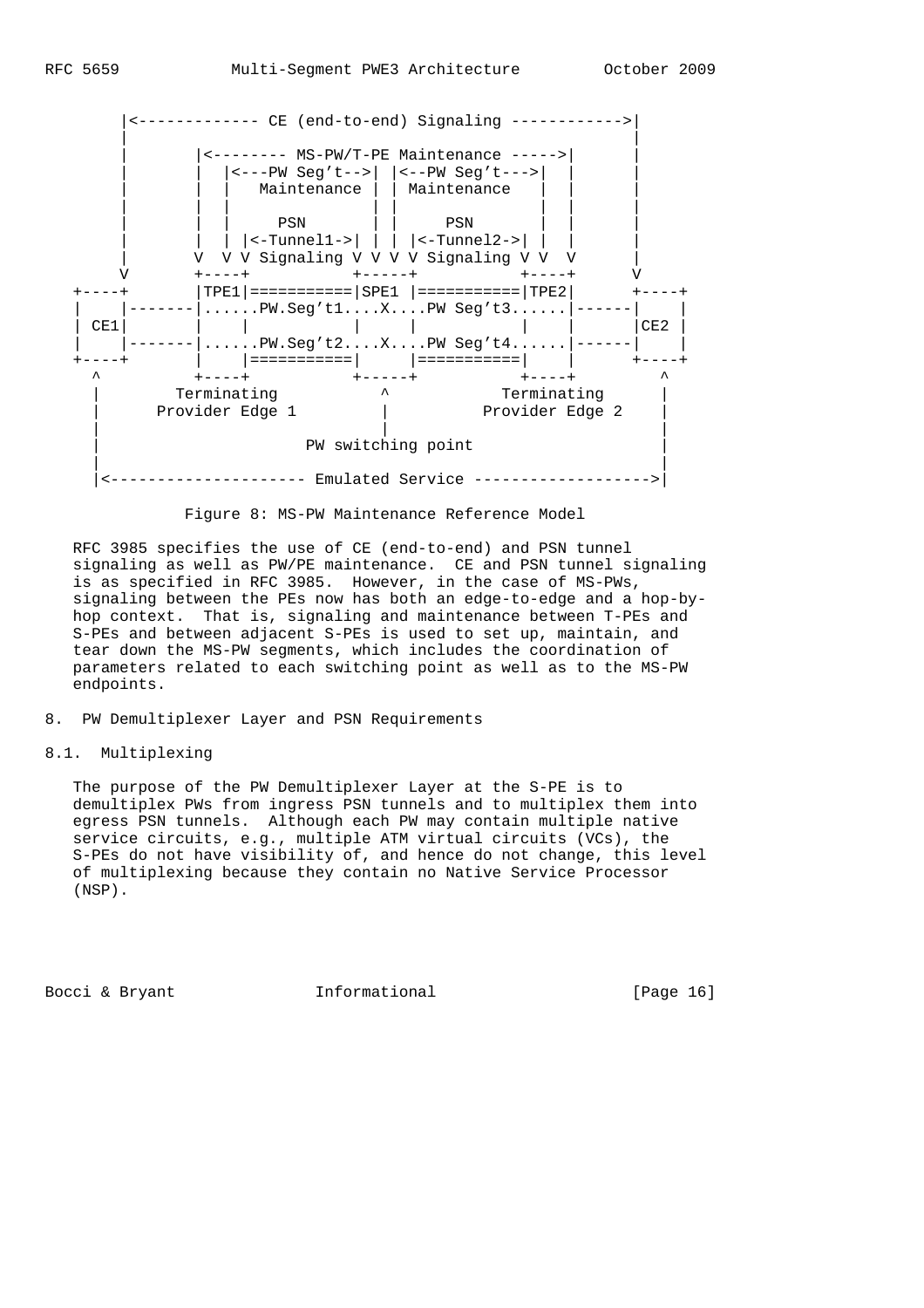8.2. Fragmentation

 If fragmentation is to be used in an MS-PW, T-PEs and S-PEs must satisfy themselves that fragmented PW payloads can be correctly reassembled for delivery to the destination attachment circuit.

 An S-PE is not required to make any attempt to reassemble a fragmented PW payload. However, it may choose to do so if, for example, it knows that a downstream PW segment does not support reassembly.

An S-PE may fragment a PW payload using [4].

9. Control Plane

9.1. Setup and Placement of MS-PWs

 For multi-segment pseudowires, the intermediate PW switching points may be statically provisioned or chosen dynamically.

 For the static case, there are two options for exchanging the PW labels:

o By configuration at the T-PEs or S-PEs.

 o By signaling across each segment using a dynamic maintenance protocol.

 A multi-segment pseudowire may thus consist of segments where the labels are statically configured and segments where the labels are signaled.

 For the case of dynamic choice of the PW switching points, there are two options for selecting the path of the MS-PW:

- o T-PEs determine the full path of the PW through intermediate switching points. This may be either static or based on a dynamic PW path-selection mechanism.
- o Each T-PE and S-PE makes a local decision as to which next-hop S-PE to choose to reach the target T-PE. This choice is made either using locally configured information or by using a dynamic PW path-selection mechanism.

Bocci & Bryant [Page 17]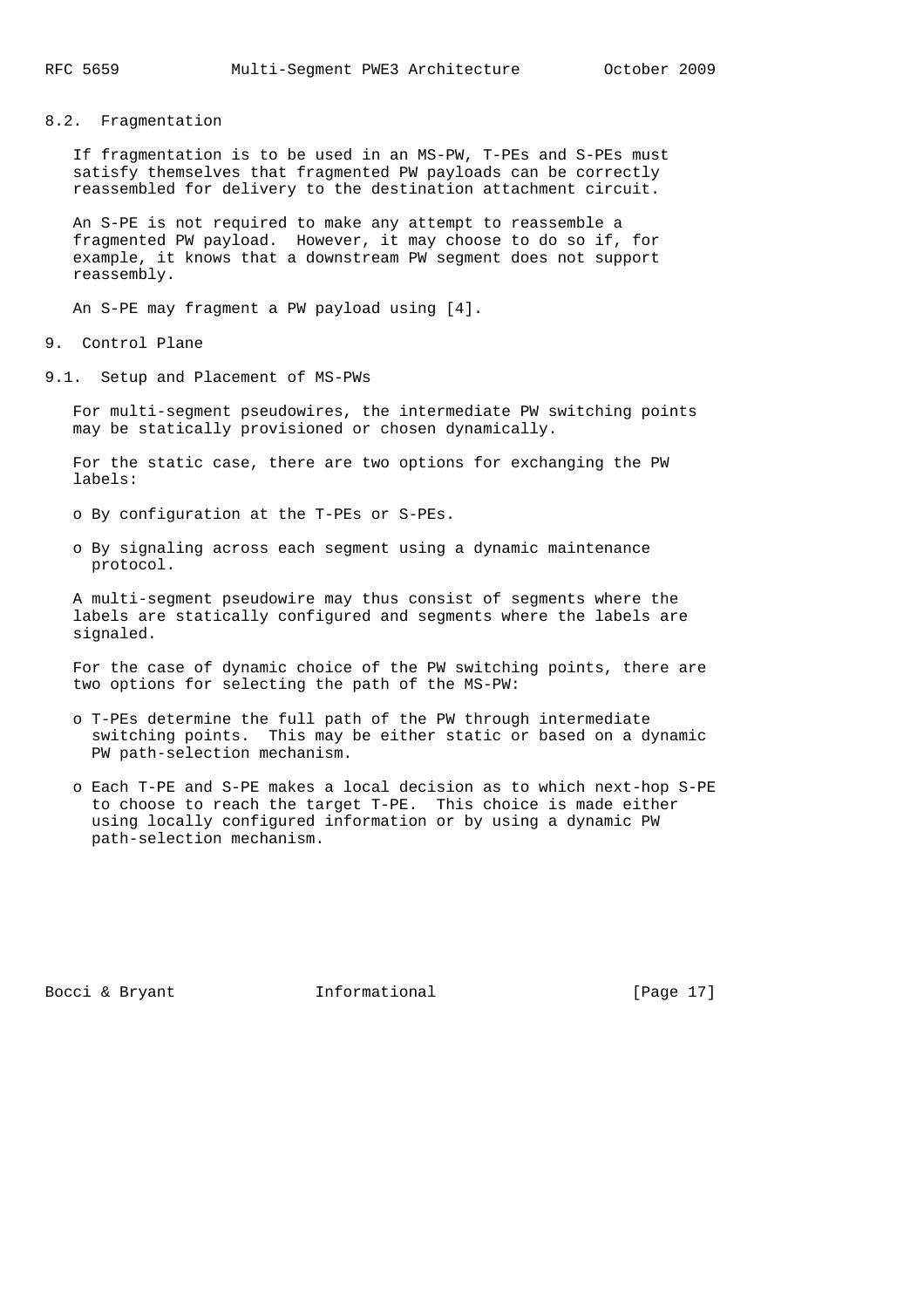#### 9.2. Pseudowire Up/Down Notification

 Since a multi-segment PW consists of a number of concatenated PW segments, the emulated service can only be considered as being up when all of the constituting PW segments and PSN tunnels are functional and operational along the entire path of the MS-PW.

 If a native service requires bi-directional connectivity, the corresponding emulated service can only be signaled as being up when the PW segments and PSN tunnels (if used), are functional and operational in both directions.

 RFC 3985 describes the architecture of failure and other status notification mechanisms for PWs. These mechanisms are also needed in multi-segment pseudowires. In addition, if a failure notification mechanism is provided for consecutive segments of the same PW, the S-PE must propagate such notifications between the consecutive concatenated segments.

### 9.3. Misconnection and Payload Type Mismatch

 Misconnection and payload type mismatch can occur with PWs. Misconnection can breach the integrity of the system. Payload mismatch can disrupt the customer network. In both instances, there are security and operational concerns.

 The services of the underlying tunneling mechanism or the PW control and OAM protocols can be used to ensure that the identity of the PW next hop is as expected. As part of the PW setup, a PW-TYPE identifier is exchanged. This is then used by the forwarder and the NSP of the T-PEs to verify the compatibility of the ACs. This can also be used by S-PEs to ensure that concatenated segments of a given MS-PW are compatible or that an MS-PW is not misconnected into a local AC. In addition, it is possible to perform an end-to-end connection verification to check the integrity of the PW, to verify the identity of S-PEs and check the correct connectivity at S-PEs, and to verify the identity of the T-PE.

### 10. Management and Monitoring

The management and monitoring as described in RFC 3985 applies here.

 The MS-PW architecture introduces additional considerations related to management and monitoring, which need to be reflected in the design of maintenance tools and additional management objects for MS-PWs.

Bocci & Bryant 1nformational [Page 18]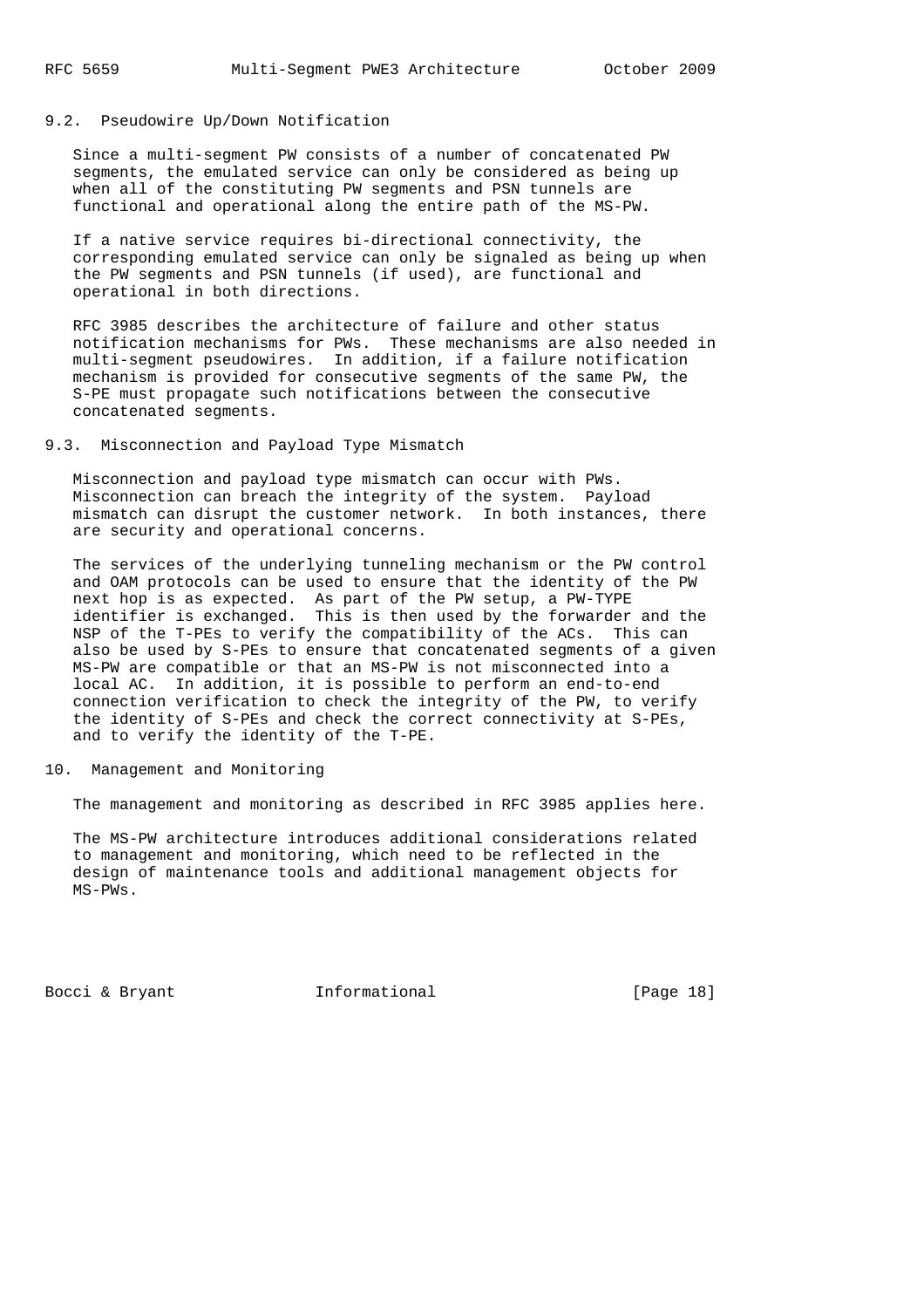The first is that each S-PE is a new point at which defects may occur along the path of the PW. In order to troubleshoot MS-PWs, management and monitoring should be able to operate on a subset of the segments of an MS-PW, as well as edge-to-edge. That is, connectivity verification mechanisms should be able to troubleshoot and differentiate the connectivity between T-PEs and intermediate S-PEs, as well as the connectivity between T-PE and T-PE.

 The second is that the set of S-PEs and P-routers along the MS-PW path may be less optimal than a path between the T-PEs chosen solely by the underlying PSN routing protocols. This is because the S-PEs are chosen by the MS-PW path selection mechanism and not by the PSN routing protocols. Troubleshooting mechanisms should therefore be provided to verify the set of S-PEs that are traversed by an MS-PW to reach a T-PE.

 Some of the S-PEs and the T-PEs for an MS-PW may reside in a different service provider's PSN domain from that of the operator who initiated the establishment of the MS-PW. These situations may necessitate the use of remote management of the MS-PW, which is able to securely operate across provider boundaries.

## 11. Congestion Considerations

 The following congestion considerations apply to MS-PWs. These are in addition to the considerations for PWs described in RFC 3985 [1], [7], and the respective RFCs specifying each PW type.

 The control plane and the data plane fate-share in traditional IP networks. The implication of this is that congestion in the data plane can cause degradation of the operation of the control plane. Under quiescent operating conditions, it is expected that the network will be designed to avoid such problems. However, MS-PW mechanisms should also consider what happens when congestion does occur, when the network is stretched beyond its design limits, for example, during unexpected network failure conditions.

 Although congestion within a single provider's network can be mitigated by suitable engineering of the network so that the traffic imposed by PWs can never cause congestion in the underlying PSN, a significant number of MS-PWs are expected to be deployed for inter provider services. In this case, there may be no way of a provider who initiates the establishment of an MS-PW at a T-PE guaranteeing that it will not cause congestion in a downstream PSN. A specific PSN may be able to protect itself from excess PW traffic by policing all PWs at the S-PE at the provider border. However, this may not be

Bocci & Bryant **Informational** [Page 19]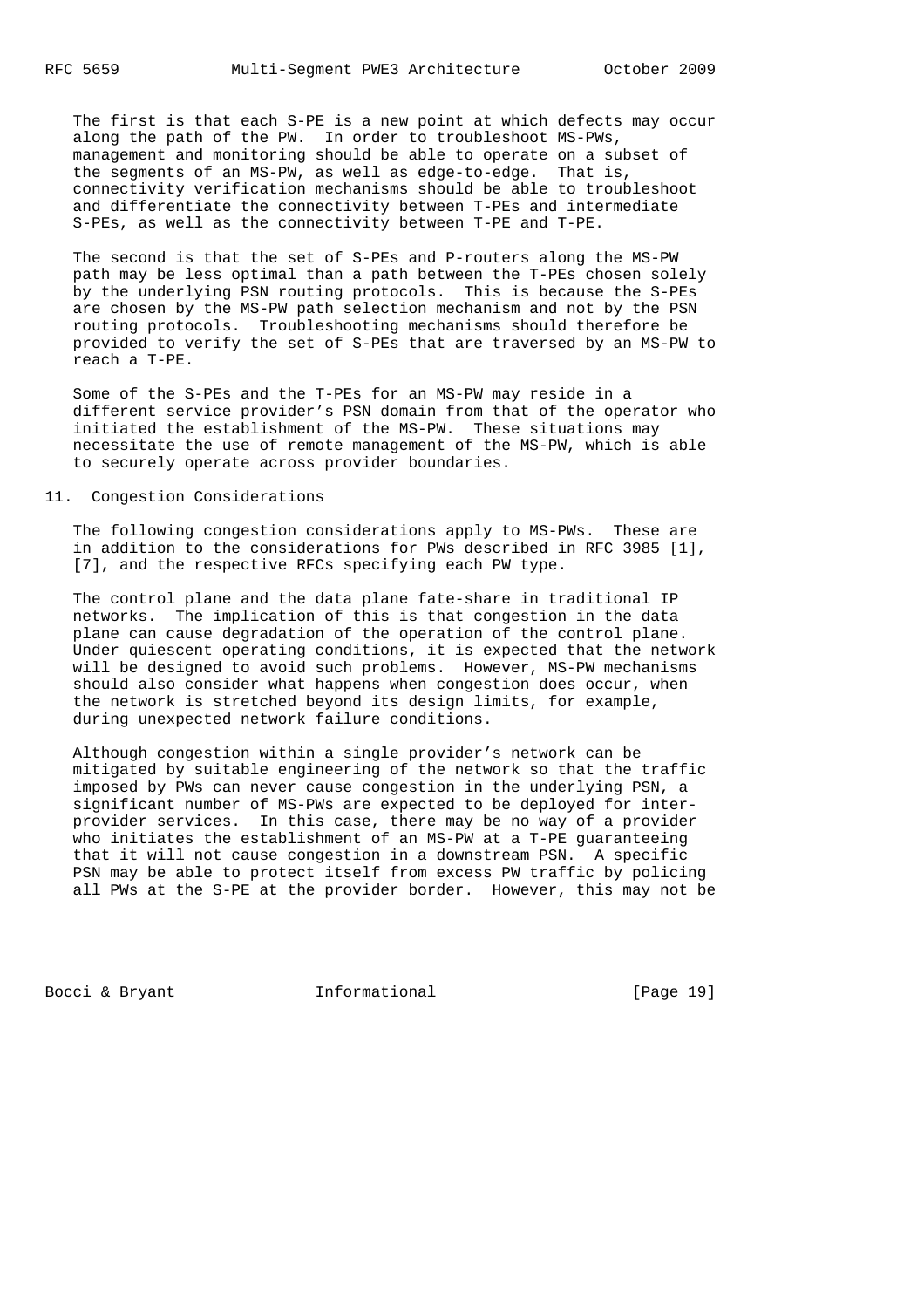effective when the PSN tunnel across a provider utilizes the transit services of another provider that cannot distinguish PW traffic from ordinary, TCP-controlled IP traffic.

 Each segment of an MS-PW therefore needs to implement congestion detection and congestion control mechanisms where it is not possible to explicitly provision sufficient capacity to avoid congestion.

 In many cases, only the T-PEs may have sufficient information about each PW to fairly apply congestion control. Therefore, T-PEs need to be aware of which of their PWs are causing congestion in a downstream PSN and of their native service characteristics, and to apply congestion control accordingly. S-PEs therefore need to propagate PSN congestion state information between their downstream and upstream directions. If the MS-PW transits many S-PEs, it may take some time for congestion state information to propagate from the congested PSN segment to the source T-PE, thus delaying the application of congestion control. Congestion control in the S-PE at the border of the congested PSN can enable a more rapid response and thus potentially reduce the duration of congestion.

 In addition to protecting the operation of the underlying PSN, consistent QoS and traffic engineering mechanisms should be used on each segment of an MS-PW to support the requirements of the emulated service. The QoS treatment given to a PW packet at an S-PE may be derived from context information of the PW (e.g., traffic or QoS parameters signaled to the S-PE by an MS-PW control protocol) or from PSN-specific QoS flags in the PSN tunnel label or PW demultiplexer, e.g., TC bits in either the label switched path (LSP) or PW label for an MPLS PSN or the DS field of the outer IP header for L2TPv3.

## 12. Security Considerations

 The security considerations described in RFC 3985 [1] apply here. Detailed security requirements for MS-PWs are specified in RFC 5254 [5]. This section describes the architectural implications of those requirements.

 The security implications for T-PEs are similar to those for PEs in single-segment pseudowires. However, S-PEs represent a point in the network where the PW label is exposed to additional processing. An S-PE or T-PE must trust that the context of the MS-PW is maintained by a downstream S-PE. OAM tools must be able to verify the identity of the far end T-PE to the satisfaction of the network operator. Additional consideration needs to be given to the security of the S-PEs, both at the data plane and the control plane, particularly when these are dynamically selected and/or when the MS-PW transits the networks of multiple operators.

Bocci & Bryant 1nformational [Page 20]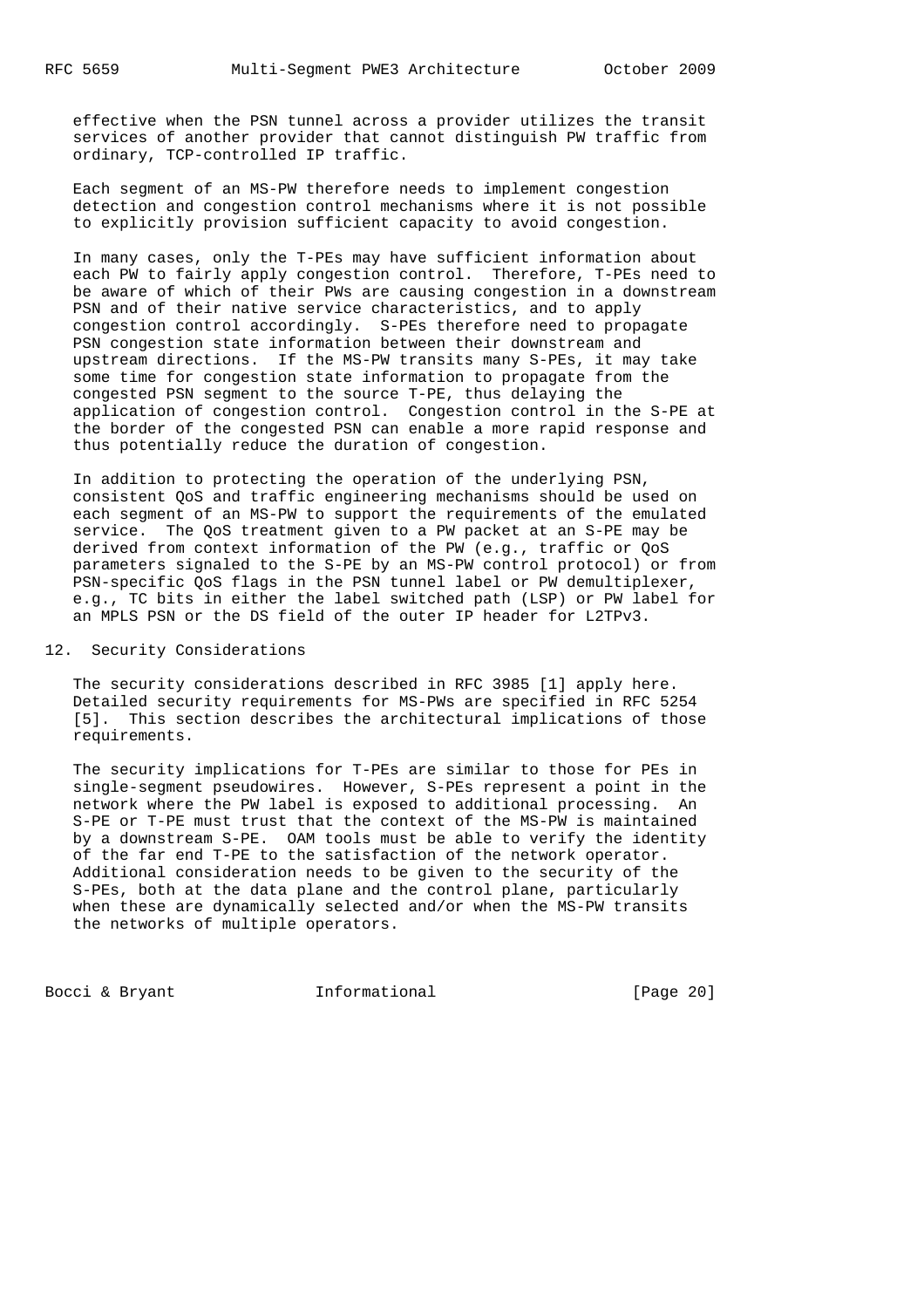An implicit trust relationship exists between the initiator of an MS-PW, the T-PEs, and the S-PEs along the MS-PW's path. That is, the T-PE trusts the S-PEs to process and switch PWs without compromising the security or privacy of the PW service. An S-PE should not select a next-hop S-PE or T-PE unless it knows it would be considered eligible, as defined in Section 1.3, by the originator of the MS-PW. For dynamically placed MS-PWs, this can be achieved by allowing the T-PE to explicitly specify the path of the MS-PW. When the MS-PW is dynamically created by the use of a signaling protocol, an S-PE or T-PE should determine the authenticity of the peer entity from which it receives the request and the compliance of that request with policy.

 Where an MS-PW crosses a border between one provider and another provider, the MS-PW segment endpoints (S-PEs or T-PEs) or, for the PSN tunnel, P-routers typically reside on the same nodes as the Autonomous System Border Router (ASBRs) interconnecting the two providers. In either case, an S-PE in one provider is connected to a limited number of trusted T-PEs or S-PEs in the other provider. The number of such trusted T-PEs or S-PEs is bounded and not anticipated to create a scaling issue for the control plane authentication mechanisms.

 Directly interconnecting the S-PEs/T-PEs using a physically secure link and enabling signaling and routing authentication between the S-PEs/T-PEs eliminates the possibility of receiving an MS-PW signaling message or packet from an untrusted peer. The S-PEs/T-PEs represent security policy enforcement points for the MS-PW, while the ASBRs represent security policy enforcement points for the provider's PSNs. This architecture is illustrated in Figure 9.

Bocci & Bryant 1nformational [Page 21]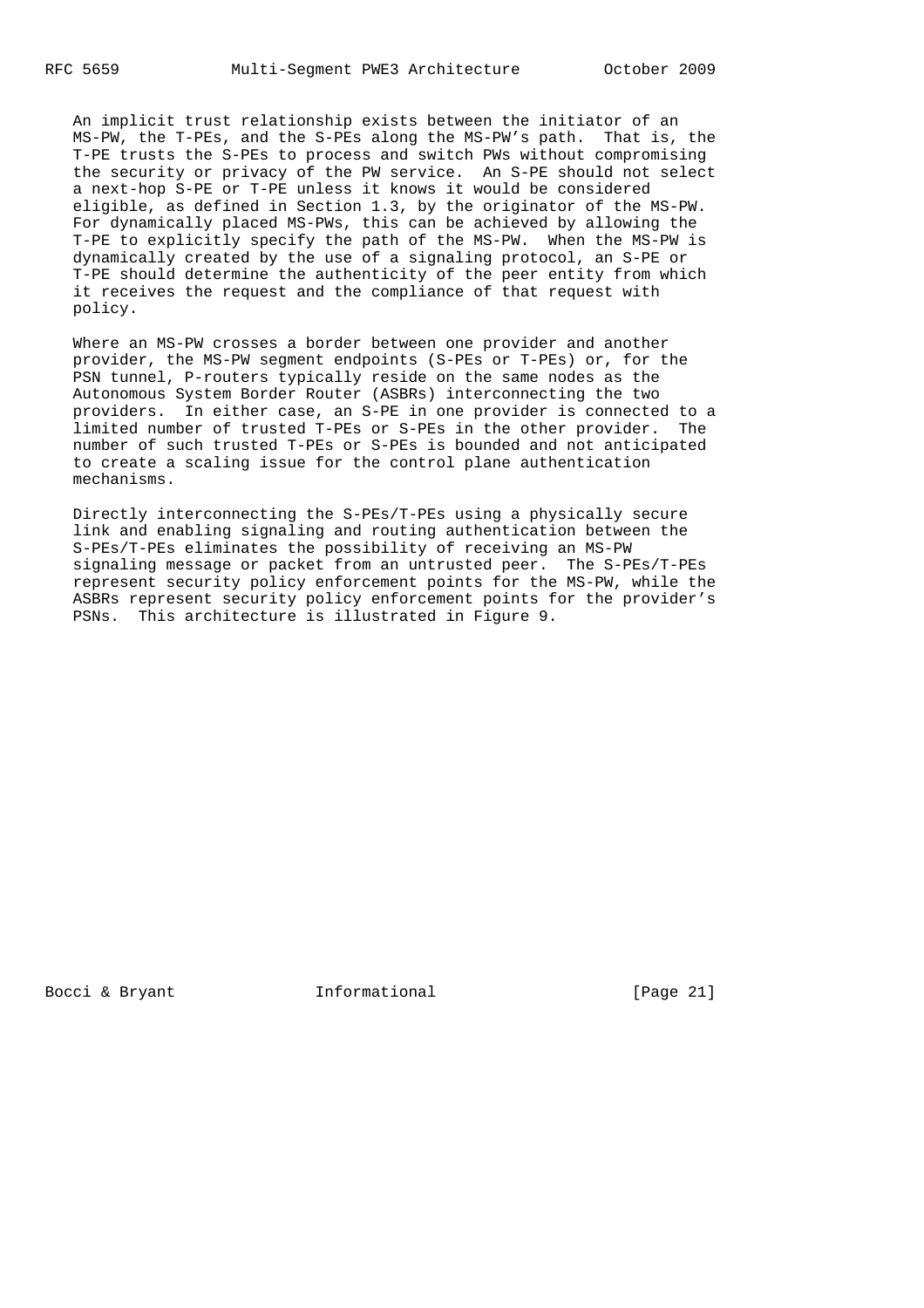

Figure 9: Directly Connected Inter-Provider Reference Model

 Alternatively, the P-routers for the PSN tunnel may reside on the ASBRs, while the S-PEs or T-PEs reside behind the ASBRs within each provider's network. A limited number of trusted inter-provider PSN tunnels interconnect the provider networks. This is illustrated in Figure 10.



Figure 10: Indirectly Connected Inter-Provider Reference Model

Bocci & Bryant 1nformational [Page 22]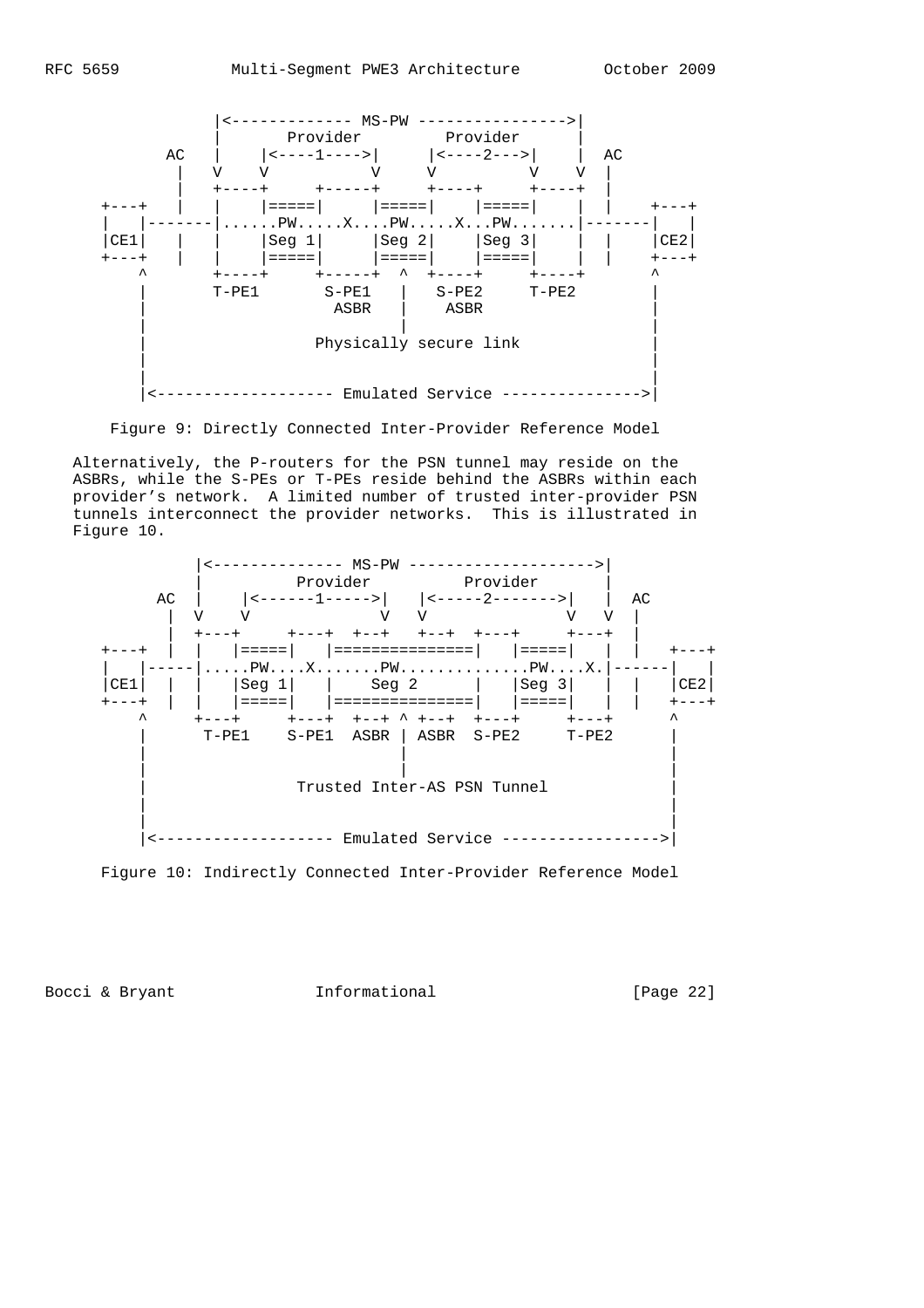Particular consideration needs to be given to Quality of Service requests because the inappropriate use of priority may impact any service guarantees given to other PWs. Consideration also needs to be given to the avoidance of spoofing the PW demultiplexer.

 Where an S-PE provides interconnection between different providers, security considerations that are similar to the security considerations for ASBRs apply. In particular, peer entity authentication should be used.

 Where an S-PE also supports T-PE functionality, mechanisms should be provided to ensure that MS-PWs are switched correctly to the appropriate outgoing PW segment, rather than to a local AC. Other mechanisms for PW endpoint verification may also be used to confirm the correct PW connection prior to enabling the attachment circuits.

13. Acknowledgments

 The authors gratefully acknowledge the input of Mustapha Aissaoui, Dimitri Papadimitrou, Sasha Vainshtein, and Luca Martini.

- 14. References
- 14.1. Normative References
- [1] Bryant, S., Ed., and P. Pate, Ed., "Pseudo Wire Emulation Edge to-Edge (PWE3) Architecture", RFC 3985, March 2005.
	- [2] Andersson, L. and T. Madsen, "Provider Provisioned Virtual Private Network (VPN) Terminology", RFC 4026, March 2005.
	- [3] Rosen, E., Viswanathan, A., and R. Callon, "Multiprotocol Label Switching Architecture", RFC 3031, January 2001.
	- [4] Malis, A. and M. Townsley, "Pseudowire Emulation Edge-to-Edge (PWE3) Fragmentation and Reassembly", RFC 4623, August 2006.
- 14.2. Informative References
	- [5] Bitar, N., Ed., Bocci, M., Ed., and L. Martini, Ed., "Requirements for Multi-Segment Pseudowire Emulation Edge-to-Edge (PWE3)", RFC 5254, October 2008.
	- [6] Niven-Jenkins, B., Ed., Brungard, D., Ed., Betts, M., Ed., Sprecher, N., and S. Ueno, "Requirements of an MPLS Transport Profile", RFC 5654, September 2009.

Bocci & Bryant **Informational** [Page 23]